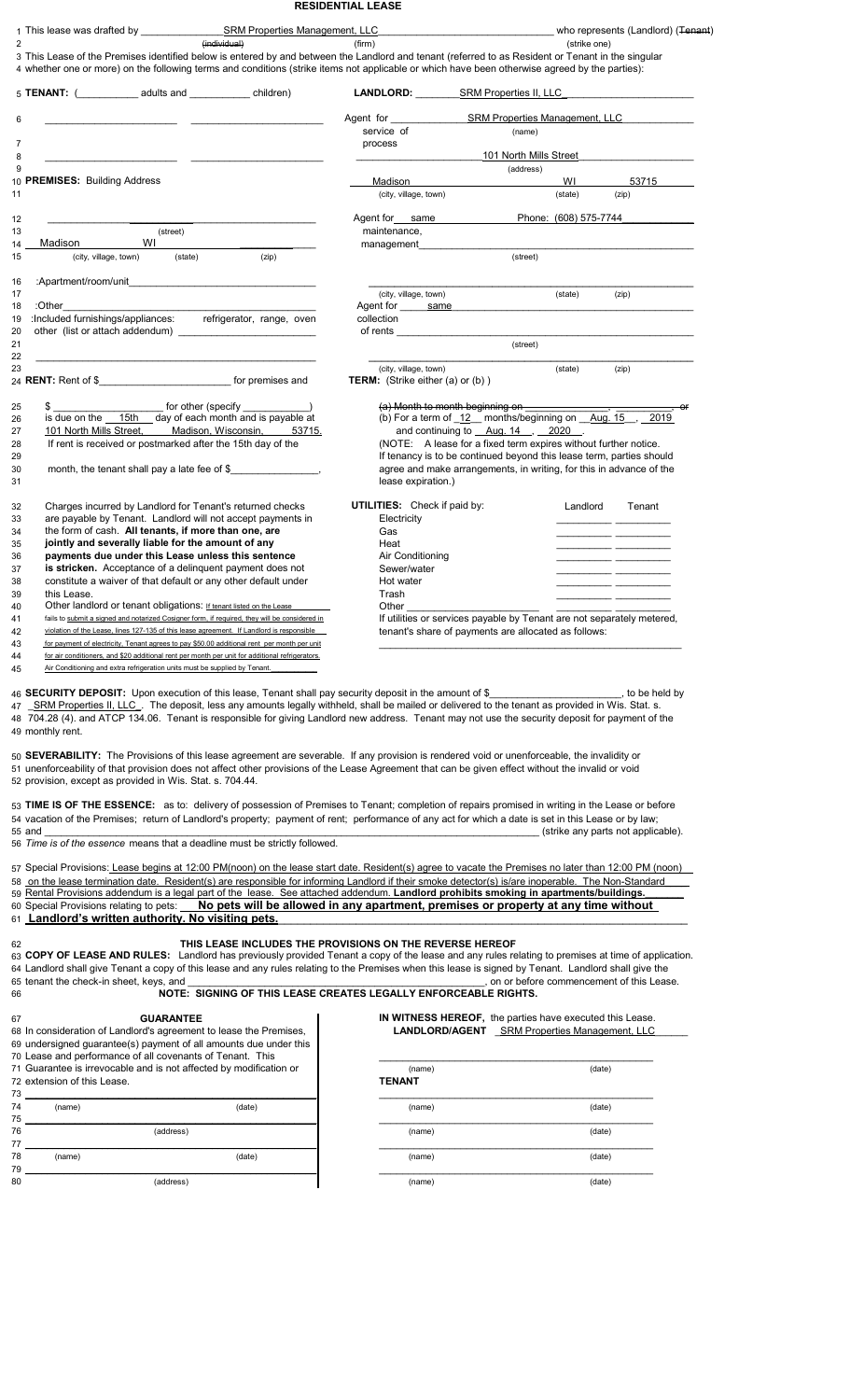81 **CONTROLLING LAW:** Landlord and Tenant understand their rights and obligations under the Lease are subject to statutes, rules and ordinances, 82 including Chapter 704, Wisconsin Statutes, Wisconsin Administrative Code Chapter Ag. 134, and applicable local Ordinances. Both parties shall 83 obey all government orders, rules and regulations related to the Premises, including local housing codes. 84 **POSSESSION; ABANDONMENT:** Landlord shall give Tenant possession of the Premises as provided herein. Tenant shall use the Premises for 85 residential purposes only. Tenant shall vacate the Premises andreturn all of Landlord's property promptly upon the expiration of this Lease, including 86 Lease, its extension or renewal any extension with its terms or the law. If Tenant abandons the premises before expiration or termination of this, or 87 if the tenancy is terminated for Tenant's breach of this Lease, landlord shall make reasonable efforts to rerent the Premises and apply any rent 88 received, less costs of rerenting, to Tenant's obligations under this Lease. Tenant shall remain liable for any deficiency. 89 **ENJOYMENT/GUESTS:** Tenant may not (1) engage in activities which unduly disturb other tenants in the building in which the Premises are located, or 90 (2)use or keep in or about the Premises anything which would adversely affect coverage under a standard fire and extended insurance policy. 91 Tenants may have guests visiting temporarily in the premises if their presence does not interfere with the quiet enjoyment of other occupants, and if 92 the number of guests is not excessive for the size and facilities of the Premises. No guest may reside in the leased premises for any period of time 93 without consent of the Landlord. Tenant shall be liable for any property damage, waste or neglect caused by the action or inaction of the Tenant or 94 Tenant's guests, to the premises or the building or development of which they are a part. 95 Tenant, Members of the Tenant's household, or Tenant's Guests: (i) Shall not engage in any act intended to facilitate criminal activity.(ii) Shall not 96 engage in criminal activity, including drug-related criminal activity, on or near the said premises. Drug related criminal activity, means the illegal 97 possession, delivery, distribution or manufacture, {as defined in Wis. Stat s. 961.01(6), (9), and (13)}, of a controlled substance {as defined in Wis. 98 Stat s. 961.01(4)}, or a controlled substance analog, {as defined in Wis. Stat s. 961.01(4m)}. (iii) Shall not permit the dwelling unit to be used for, or to 99 activity. (iv) Shall not engage in any illegal activity, including prostitution {as prohibited in Wis. Stat s. 944.30, 944.31, 944.33 and 944.34}, criminal gang 100 activity facilitate criminal {as defined in Wis. Stat s. 939.22(9)}, harassment {as prohibited in Wis. Stat s. 947.013}, battery {as prohibited in Wis. Stat 101 s. 940.19}, endangering safety by use of dangerous weapon {as prohibited in Wis. Stat s. 941.20}, on or near the dwelling unit premises, or any 102 breach of the Wis. Stat s. 943.01}. 103 **NOTICE OF DOMESTIC ABUSE PROTECTIONS:** (1) As provided in section 106.50(5m)(dm) of the Wisconsin statutes, a tenant has a defense to an 104 eviction action if the tenant can prove that the landlord knew, or should have known, the tenant is a victim of domestic abuse, sexual assault, or 105 stalking and that the eviction action is based on conduct related to domestic abuse, sexual assault, or stalking committed by either of the following: 106 (a)A person who was not the tenant's invited guest. (b) A person who was the tenant's invited guest, but the tenant has done either of the following. 107 (i) Sought an injunction barring the person from the premises. (ii) Provided a written statement to the Landlord stating that the person will no longer be 108 an invited guest of the tenant and the tenant has not subsequently invited the person to be the tenant's guest.(2)A tenant who is the victim of domestic 109 abuse, sexual assault, or stalking may have the right to terminate the rental agreement in certain limited situations, as provided in section 704.16 of the 110 Wisconsin statutes. If the tenant has safety concerns, the tenant should contact a local victim service provider or law enforcement agency. (3) A 111 tenant is advised that this notice is only a summary of the tenant's rights and the specific language of the statutes governs in all instances. 112 **MAINTENANCE:** Landlord, under sec. 704.07, shall keep the structure of the building in which the premises are located and those portions of the 113 building and equipment under landlord's control in a reasonable state of repair. Tenant shall maintain the Premises under tenant's control clean and 114 in as good general condition as they were at the beginning of the term or as subsequently improved by Landlord, normal wear and tear excepted. 115 Tenant shall not, without permission in the building rules or specific written approval of Landlord, physically alter or redecorate the premises, cause 116 any contractor's lien to attach to the Premises, commit waste to the Premises or the property of which it is a part, or attach or display anything which 117 substantially affects the exterior appearance of the Premises or the property of which it is a part. Landlord shall keep heating equipment in a safe 118 and operable condition. Whichever party is obligated to provide heat for the Premises shall maintain a reasonable level of heat to prevent damage to 119 The premises and the building in which they are located. Landlord shall give tenant written notice of the parties responsibilities regarding the 120 maintenance of smoke detectors as required under the rules of the Department of Industry, Labor, and Human Relations and each party shall fulfill its 121 responsibilities under those rules. 122 **RULES:** Landlord may make reasonable rules governing the use and occupancy of the Premises and the building in which they are located. Any 123 failure by the Tenant to comply substantially with the rules is a breach of the Lease and may result in eviction of the Tenant as provided in chapter 124 799 of Wisconsin Statutes. Landlord may amend the rules to provide for newly added amenities or to meet changed circumstances or conditions 125 adversely affecting the property. No such amendment may unreasonably interfere with Tenant's use and enjoyment of the Premises or the property 126 of which it is part. A copy of the rules will have been given to the Tenant at the time of application and at the time of signing the lease 127 BREACH; TERMINATION: Failure of either party to comply substantially with any material provision hereof is a breach of the Lease. Should Tenant 128 neglect or fail to perform and observe any of the terms of this Lease, Landlord shall give Tenant written notice of such breach requiring Tenant to 129 remedy the breach or vacate the Premises on or before a date at least 5 days after the giving of such notice, and if tenant fails to comply with such 130 notice, Landlord may declare this tenancy terminated and institute action, pursuant to Chapter 799 of Wisconsin Statutes, to remove Tenant from the 131 leased Premises without limiting the liability of tenant for the rent due or to become due under this Lease. If Tenant has been given such notice and 132 remedied the breach or been permitted to remain in the Premises, and within one year of such previous breach, Tenant commits a similar breach, then 133 this tenancy may be terminated if, before the breach has remedied, Landlord gives notice to Tenant to vacate on or before a date at least 14 days 134 after the giving of such notice as provided in sec. 704.17, Wis. Stats. This provision shall apply to any lease term. If landlord commits a breach, 135 Tenant has rights, under chap. 704, Wis, Stats., including Secs 704.07(4) and 704.45, and under Wisconsin Administrative Code chap. Ag. 134. 136 **CODE VIOLATIONS; ADVERSE CONDITIONS:** If the Premises or the building in which they are located are currently cited for uncorrected building or 137 housing code violations, or contain conditions adversely affecting habitability (including lack of hot or cold running water, lack of operating plumbing 138 or sewage disposal, unsafe or inadequate heating facilities, no electric service, unsafe electrical system, or hazardous conditions or structure) 139 these are listed under Special Provisions, or a separate addendum to this Lease, and Landlord shall exhibit copies of any uncorrected code notices or 140 orders to Tenant, all before this lease is signed or any deposit accepted. 141 DAMAGE BY CASUALTY: If the Premises are damaged by fire or other casualty to a degree which renders them untenable, Tenant may termina 142 the Lease or vacate the Premises and rent shall abate until Premises are restored to a condition comparable to their prior condition. Landlord shall 143 have the option to repair the Premises, and if repairs are not made, this lease shall terminate. If the Premises are damaged to a degree which does 144 not render them untenable, Landlord shall repair them as soon as reasonably possible. 145 REPAIRS: Any promise of Landlord made before execution of this Lease to repair, clean or improve the Premises, including the promised date of 146 completion, is listed under Special Provisions or a separate addendum to this lease. Time being of the essence as to completion of repairs does not 147 apply to any delay beyond the Landlord's control. Landlord shall give timely notice of any delay to Tenant. 148 **ENTRY BY LANDLORD:** Landlord may enter the Premises occupied by Tenant at reasonable times with 24 hours' advance notice to inspect the 149 Premises and/or make repairs, and 12 hours notice to show the premises to prospective tenants or purchasers, or comply with applicable laws or 150 regulations. Landlord may enter without advance notice upon consent of the Tenant, when a health or safety emergency exists, or if Tenant is 151 absent and Landlord believes entry is necessary to protect the Premises or the building in which they are located from damage. 152 Neither party shall add or change locks without providing the other party keys to permit access to the Premises. If the premises are located in the city 153 of Madison, the provisions of MGO 32.05(2) will apply. Improper denial of access to the Premises is a breach of the Lease. 154 **ASSIGNMENT, SUBLEASE; CHANGES:** Tenant shall not assign this Lease or sublet the Premises or any part thereof without the written consent of 155 Landlord, which will not be unreasonably withheld. 156 This Lease may be terminated or modified by written agreement of Landlord and Tenant. The parties may terminate this Lease and enter a new lease 157 instead of renewing it, assigning it or subleasing the Premises. 158 **ASSIGNMENT, SUBLEASE: CONSENT** 159 Tenant hereby assigns/subleases Tenant's rights under this Lease to 160 In consideration of Landlord's consent to this assignment/sublease, Tenant guarantees the performance by the assignee/sublessee of the 161 obligations of the Lease. Landlord consents to this assignment/sublease. In consideration of the assignment/sublease and Landlord's consent 162 **162 162 162 162 162 163 163 163 163 163 163 163 163 163 163 163 163 163 163 163 163 163 163 163 163 163 163 163 163 163 163 163 163 163 163 163 1** 163 IN WITNESS WHEREOF, the parties have executed this assignment/sublease, acceptance and consent. 164 TENANT: \_\_\_\_\_\_\_\_\_\_\_\_\_\_\_\_\_\_\_\_\_\_\_\_\_\_\_\_\_\_\_\_\_\_\_\_\_\_\_\_\_\_\_\_ LANDLORD: \_\_\_\_\_\_\_\_\_\_\_\_\_\_\_\_\_\_\_\_\_\_\_\_\_\_\_\_\_\_\_\_\_\_\_\_\_\_\_\_\_\_\_\_ 165 (name) (date) (name) (date) 166 \_\_\_\_\_\_\_\_\_\_\_\_\_\_\_\_\_\_\_\_\_\_\_\_\_\_\_\_\_\_\_\_\_\_\_\_\_\_\_\_\_\_\_\_\_\_\_\_\_\_\_\_ ASSIGNEE/SUBLESSEE: 167 (name) (date) 168 \_\_\_\_\_\_\_\_\_\_\_\_\_\_\_\_\_\_\_\_\_\_\_\_\_\_\_\_\_\_\_\_\_\_\_\_\_\_\_\_\_\_\_\_\_\_\_\_\_\_\_\_ <sup>169</sup> \_\_\_\_\_\_\_\_\_\_\_\_\_\_\_\_\_\_\_\_\_\_\_\_\_\_\_\_\_\_\_\_\_\_\_\_\_\_\_\_\_\_\_\_ 170 (name) (date) (name) (date) 171 \_\_\_\_\_\_\_\_\_\_\_\_\_\_\_\_\_\_\_\_\_\_\_\_\_\_\_\_\_\_\_\_\_\_\_\_\_\_\_\_\_\_\_\_\_\_\_\_\_\_\_\_ <sup>172</sup> \_\_\_\_\_\_\_\_\_\_\_\_\_\_\_\_\_\_\_\_\_\_\_\_\_\_\_\_\_\_\_\_\_\_\_\_\_\_\_\_\_\_\_\_ 173 (name) (date) (name) (date)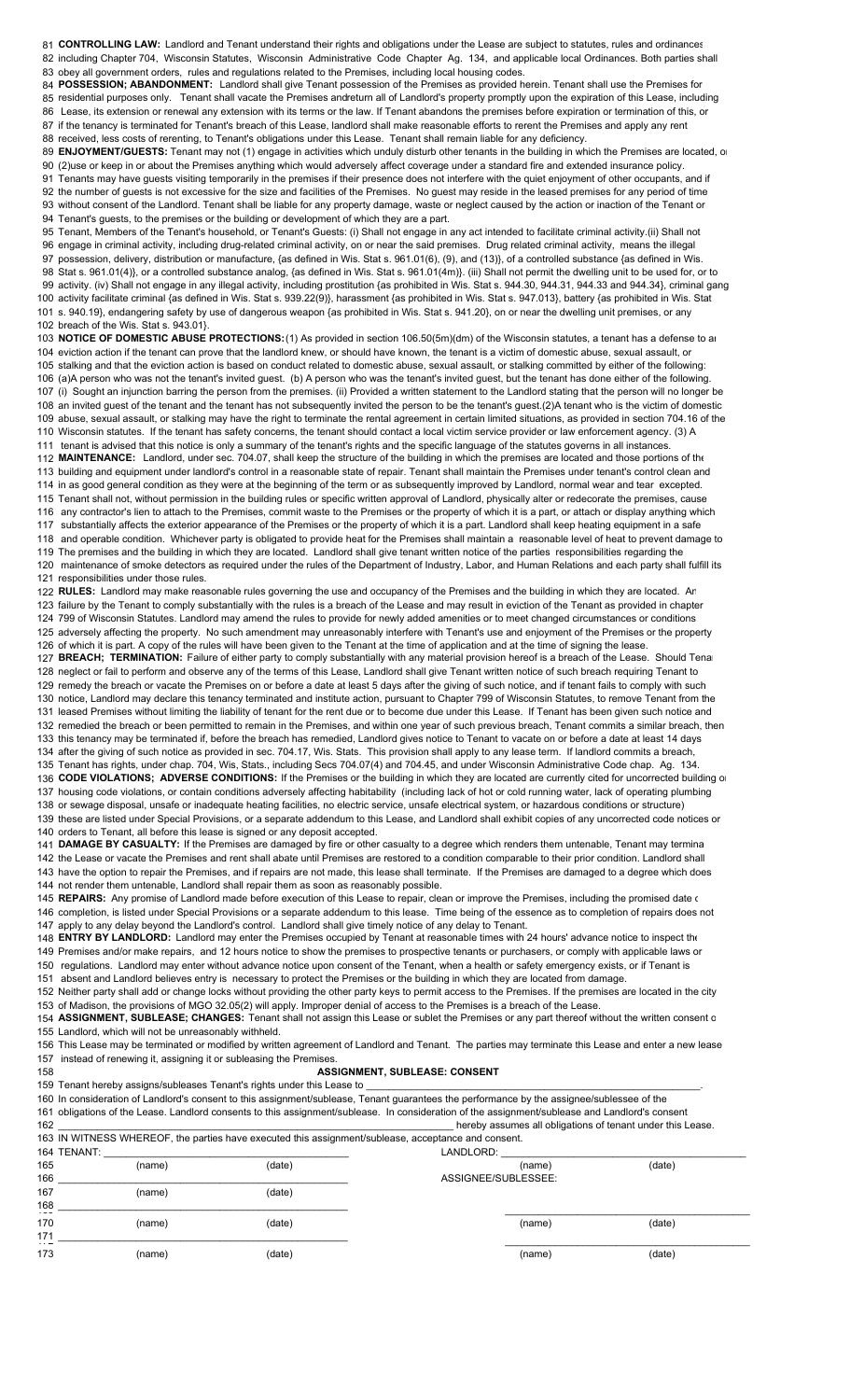RENTAL OFFICE/CHECK IN - Landlord's office is located at 101 North Mills Street, Madison, WI 53715. Please feel free to contact us should any questions arise. For after hours emergencies, call (608) 255-3933. Check in timebegins at Noon on thefirst day stated in your lease.

#### RENT PAYMENTS

- INITIALS:\_\_\_\_\_\_\_\_\_\_ \_\_\_\_\_\_\_\_\_\_ \_\_\_\_\_\_\_\_\_\_ \_\_\_\_\_\_\_\_\_\_ \_\_\_\_\_\_\_\_\_\_ \_\_\_\_\_\_\_\_\_\_ \_\_\_\_\_\_\_\_\_\_ \_\_\_\_\_\_\_\_\_\_
- A. All rent is due and payable in accordance with your RESIDENTIAL LEASE AGREEMENT. No postdated checks will be accepted. Resident should pay all rent and security deposit money directly to the office address of the Landlord. All checks must indicate which apartment you live in. Payments must be in the form of a check, money order, or cashier's check. Payments may be made on-line where available. Credit Cards may be available through our online payment provider. As of 8/1/2016, credit card payments are subject to a flat fee of \$17 for rent up to \$900, \$27 for rent between \$900.01 - \$1250, \$37 for rent between \$1250.01 and \$3000. Fees are paid by the resident, and charged by our online provider. The online credit card fee is subject to change, with out notice, at the discretion of our online payment provider. WE DO NOT HANDLE OR ACCEPT CASH.
- B. A late fee, as indicated in your Residential Lease Agreement, will be charged for any rent received after the due date.
- C. If rent is paid by check and theBank for any reason returnsthe check , Resident will be charged a\$35.00 fee plus any additional rent amount as prescribed in section (B) above. If a second check is returned or the resident is under the eviction process, all future payments must be made by a cashier's check or certified check. If Resident continues to send personal checks or pay on-line, Landlord may return/decline checks and on-linepayments and consider theaccount delinquent.

INITIALS:\_\_\_\_\_\_\_\_\_\_ \_\_\_\_\_\_\_\_\_\_ \_\_\_\_\_\_\_\_\_\_ \_\_\_\_\_\_\_\_\_\_ \_\_\_\_\_\_\_\_\_\_ \_\_\_\_\_\_\_\_\_\_ \_\_\_\_\_\_\_\_\_\_ \_\_\_\_\_\_\_\_\_\_

D. Resident may not add new residentswithout PRIOR written Landlord approval.

MAINTENANCE/PESTS - It is understood that a request for maintenance, verbal or written, gives the landlord permission and consent to enter the premises to complete the repairs at reasonable times without the landlord providing advance written notice. Resident agrees to inform the landlord of all needed maintenance and/or hazardous or potentially hazardous conditions that develop on or near the premises. If repairs are needed due to the Resident's misuse of the premises, the Resident will be charged for the cost of such repairs at the professional rates for supplies and labor. In the event a Resident loses a key and requests the lock be re-keyed a \$75.00 charge per lockset shall be assessed to the Resident. The Tenant shall pay for physical damage and/or emergency service caused by Resident. This shall include, but not be limited to physical damage to property such as broken doors, wallboards, hygiene products, etc., and other items stuck in toilets and plumbing fixtures. Residents are responsible for providing and changing light bulbs as needed after occupying the premises.

A \$40.00 per hour service charge will be assessed to your apartment account for any non-emergency service call requested after hours. Only heat, light, water and other true emergencies will be handled at no charge to the resident after hours. We strongly recommend the purchase of a quality plunger for basic toilet clogs.

Residents shall report all pest problems immediately to Landlord. Residents shall cooperate with all pest control efforts. The apartment must be properly prepared for treatment. Residents must comply with recommendations and requests from the pest control specialist, prior to professional treatment. It is acknowledged the Landlord shall not be liable for any loss of personal property to the resident, as a result of an infestation of any pest, unless caused by negligent acts or omission of the Landlord. If the premises is damaged by an infestation of insects or other pests, due to the acts or inaction of the tenant, the landlord will remediate, repair the damage and restore the appearance of the premises by redecorating, and in such case the tenant must reimburse the landlord for the reasonable cost thereof; the cost to the landlord is presumed reasonable unless proved otherwise by tenant.

#### INITIALS:\_\_\_\_\_\_\_\_\_\_ \_\_\_\_\_\_\_\_\_\_ \_\_\_\_\_\_\_\_\_\_ \_\_\_\_\_\_\_\_\_\_ \_\_\_\_\_\_\_\_\_\_ \_\_\_\_\_\_\_\_\_\_ \_\_\_\_\_\_\_\_\_\_ \_\_\_\_\_\_\_\_\_\_

APARTMENT CONDITION/CARPET CLEANING - The apartment you are renting is taken in "as is" condition and is in fit and habitable condition. No representations are made regarding painting, cleaning, carpet replacement or any other condition that are not specifically covered in the lease or Non-Standard Lease Provisions. Carpets are provided in an "as is" condition only and are in fit and habitable condition. Landlord makes no warranties to the condition of the carpet, including, but not limited to, stains and/or cigarette burns. Make sure to note any such items on your check in report. Residents will not be charged for carpet cleaning except damage beyond normal wear and tear, such as excessive dirt/soil, stains, burns, holes, etc. Carpet cleaning therefore may not be provided at beginning of tenancy. INITIALS:\_\_\_\_\_\_\_\_\_\_ \_\_\_\_\_\_\_\_\_\_ \_\_\_\_\_\_\_\_\_\_ \_\_\_\_\_\_\_\_\_\_ \_\_\_\_\_\_\_\_\_\_ \_\_\_\_\_\_\_\_\_\_ \_\_\_\_\_\_\_\_\_\_ \_\_\_\_\_\_\_\_\_\_

SMOKE ALARMS AND DETECTORS - All required smoke detectors and fire equipment have been properly installed on the premises for the protection of the resident(s). Smoke detectors and fire extinguishers are not to be removed; Wisconsin State Statutes 941.12 states that whoever interferes with, tampers with, or removes, without authorization, any smoke detectors, fire extinguisher, or any other fire equipment, is guilty of a felony. In the event there is a fire, YOU MUST CALL the Fire Department to notify them of the fire. Per Madison General Ordinance 34.907 it shall be the responsibility of the Resident during the term of his/her tenancy to inform the Landlord IN WRITING of any malfunction of smoke detector. Landlord shall have five (5) days upon receipt of said notice to comply with the request to repair or replace the smoke detector and/or battery. This means that if you fail to notify the Landlord in writing or if you remove the battery for some reason and your apartment and other areas of the building are damaged by fire due to your actions, you may be held liable for such damage. INITIALS:\_\_\_\_\_\_\_\_\_\_ \_\_\_\_\_\_\_\_\_\_ \_\_\_\_\_\_\_\_\_\_ \_\_\_\_\_\_\_\_\_\_ \_\_\_\_\_\_\_\_\_\_ \_\_\_\_\_\_\_\_\_\_ \_\_\_\_\_\_\_\_\_\_ \_\_\_\_\_\_\_\_\_\_

PERSONAL PROPERTY/STORAGE/PACKAGE DELIVERY - It is understood that resident gives Landlord permission and consent to accept and/or sign for deliveries of packages, parcels, flowers, or other items received by the office of the Landlord. Each Resident is responsible for the protection of his/her possessions from all hazards including fire, theft and water damage. Resident must have Renter's Insurance to cover any damage that may result. Resident is NEVER allowed to store personal items or trash in ANY common area (i.e. hallways, stairwells, basements, attics, etc.). Landlord is NOT responsible, unless caused by negligent acts or omissions of the Landlord, for theft of or damage to any items of the resident or their guests and acquaintances. Storage of personal belongings is allowed only in designated areas if available: this applies to bicycles, boxes and excessfurniture. Items in undesignated areas may be removed and disposed of by management. Landlord will not be responsible, unless caused by negligent acts or omissions of the Landlord, for any of the itemsthat are stored in the basement and are damaged, destroyed or stolen during the Resident's tenancy unless said damage or destruction unless caused by negligent acts or omissions of the Landlord. City and State fire codesforbid using hallsfor storageof trash or any personal items or rugs; strict fines can beimposed for violation of this code. INITIALS:\_\_\_\_\_\_\_\_\_\_ \_\_\_\_\_\_\_\_\_\_ \_\_\_\_\_\_\_\_\_\_ \_\_\_\_\_\_\_\_\_\_ \_\_\_\_\_\_\_\_\_\_ \_\_\_\_\_\_\_\_\_\_ \_\_\_\_\_\_\_\_\_\_ \_\_\_\_\_\_\_\_\_\_

COMMUNITY APPEARANCE/ SOLICITORS - Tenant shall not permit door-to-door soliciting in the building at any time. We would like to keep the appearance of the property as attractive as possible. Absolutely no items are to be hung from or placed on the face of the building. Any furniture placed outside the dwelling, on porches, patios, or balconies must be appropriate outdoor furniture (no bikes, banners, garbage, etc.). Kegs of any sort are not permitted on or around the premises. Your bicycles and/or mopeds are not to be left on the grounds, sidewalks or attached in any manner to the buildings or lampposts. Autos, motorcycles, trucks, trailers, etc. are NOT allowed on lawns or in the buildings. The premises shall in no way be defaced with signs, advertisements or TV antennas. No signs or other displays are to be placed in windows or on any exterior walls or partitions. Resident is responsible for maintaining a state of cleanliness in and around the premises so as not to violate any City or State health or safety codes. Resident must pay violation of such codes. Legal action by law, as permitted by chapters 704 and 799 of theWisconsin Statutes, may result from such Violation. INITIALS:\_\_\_\_\_\_\_\_\_\_ \_\_\_\_\_\_\_\_\_\_ \_\_\_\_\_\_\_\_\_\_ \_\_\_\_\_\_\_\_\_\_ \_\_\_\_\_\_\_\_\_\_ \_\_\_\_\_\_\_\_\_\_ \_\_\_\_\_\_\_\_\_\_ \_\_\_\_\_\_\_\_\_\_

GRILLS - Residents are NOT permitted to leave grills unattended. Caution must be exercised as well as proper safety procedures. Landlord reserves the right to prohibit usage. According to Madison General Ordinance, charcoal burners and other open-flame cooking devices, as well as liquefied-petroleum-gas burners having an LP-gas container with a water capacity greater than 2.5 pounds (1.14 kg) [nominal 1 pound (0.454 kg) LP-gas capacity] shall not be located or operated on combustible balconies or within 10 feet (3048 mm) of combustible construction.

INITIALS:\_\_\_\_\_\_\_\_\_\_ \_\_\_\_\_\_\_\_\_\_ \_\_\_\_\_\_\_\_\_\_ \_\_\_\_\_\_\_\_\_\_ \_\_\_\_\_\_\_\_\_\_ \_\_\_\_\_\_\_\_\_\_ \_\_\_\_\_\_\_\_\_\_ \_\_\_\_\_\_\_\_\_\_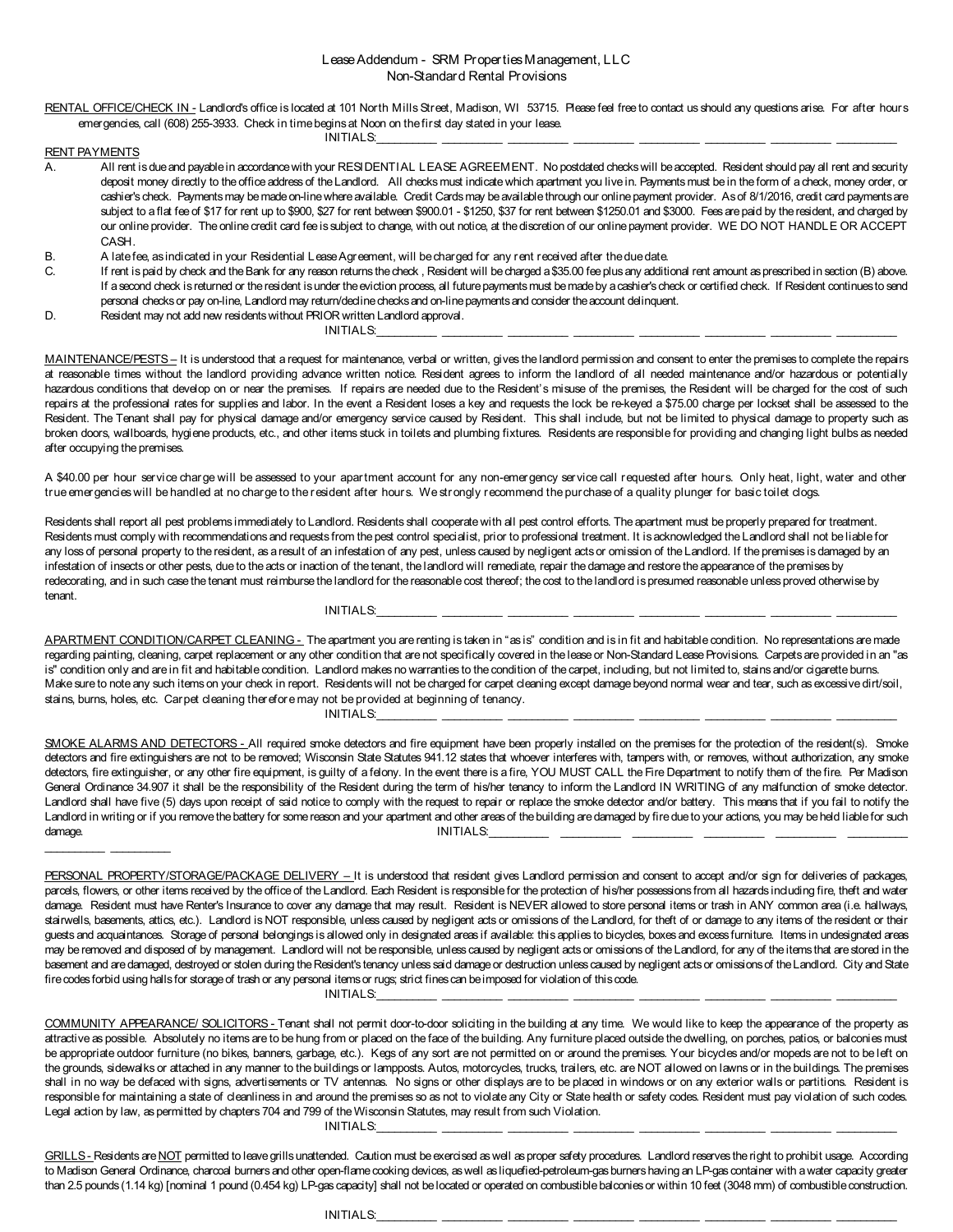|                                                                                                                                                                                                                                                                     | RE-LEASING OF APARTMENT - Due to the high demand for apartments in the downtown Madison area, landlord can not guarantee the availability of your apartment if you wish                                                                                                                                                                                                                                                                                                                                                                                                                                                                                                                                                                                                                                                                                                                                                                                                                                                                                                                                                                                                                                                                                                                                                                    |
|---------------------------------------------------------------------------------------------------------------------------------------------------------------------------------------------------------------------------------------------------------------------|--------------------------------------------------------------------------------------------------------------------------------------------------------------------------------------------------------------------------------------------------------------------------------------------------------------------------------------------------------------------------------------------------------------------------------------------------------------------------------------------------------------------------------------------------------------------------------------------------------------------------------------------------------------------------------------------------------------------------------------------------------------------------------------------------------------------------------------------------------------------------------------------------------------------------------------------------------------------------------------------------------------------------------------------------------------------------------------------------------------------------------------------------------------------------------------------------------------------------------------------------------------------------------------------------------------------------------------------|
| gives 12-hour notice.                                                                                                                                                                                                                                               | to renew the lease. Landlord will lease the apartment on a first-come, first-served basis. Resident agrees to allow landlord to enter the premises for showings providing the landlord                                                                                                                                                                                                                                                                                                                                                                                                                                                                                                                                                                                                                                                                                                                                                                                                                                                                                                                                                                                                                                                                                                                                                     |
|                                                                                                                                                                                                                                                                     |                                                                                                                                                                                                                                                                                                                                                                                                                                                                                                                                                                                                                                                                                                                                                                                                                                                                                                                                                                                                                                                                                                                                                                                                                                                                                                                                            |
|                                                                                                                                                                                                                                                                     |                                                                                                                                                                                                                                                                                                                                                                                                                                                                                                                                                                                                                                                                                                                                                                                                                                                                                                                                                                                                                                                                                                                                                                                                                                                                                                                                            |
|                                                                                                                                                                                                                                                                     | WALL DÉCOR/WINDOWS - Use finishing nails to hang pictures and do not use stick adhesive on picture hangers, as they are very damaging to the walls. Please do not use adhesive<br>items such as stickers, putty, etc. Tenants are prohibited from attaching anything to wood trim. Landlord will provide blinds.                                                                                                                                                                                                                                                                                                                                                                                                                                                                                                                                                                                                                                                                                                                                                                                                                                                                                                                                                                                                                           |
| guests or invitees.                                                                                                                                                                                                                                                 | ENTERTAINING – Please be considerate of your neighbors so that gatherings do not become boisterous, obscene or objectionable to other residents. Resident is required to maintain a<br>reasonable level of noise at all times of the day and night, so as not to disturb or disrupt neighboring apartments or homes. Resident is responsible for the conduct of any guest, and<br>financially responsible for any damages, cleaning charges, or other liability resulting from the actions or violation of city and/or state ordinance and laws of residents or resident's                                                                                                                                                                                                                                                                                                                                                                                                                                                                                                                                                                                                                                                                                                                                                                 |
| name does not appear on the lease.                                                                                                                                                                                                                                  | LOCK-OUTS-Anyone notifying Landlord's office to be let into his or her apartment after the office is closed will be charged \$35.00. We will not let any person into the apartment whose                                                                                                                                                                                                                                                                                                                                                                                                                                                                                                                                                                                                                                                                                                                                                                                                                                                                                                                                                                                                                                                                                                                                                   |
| damaged personal belongings.                                                                                                                                                                                                                                        | LAUNDRY AREA - If a laundry area is made available to Residents, Landlord is not responsible, unless caused by negligent acts or omissions of the Landlord, for any lost, stolen or                                                                                                                                                                                                                                                                                                                                                                                                                                                                                                                                                                                                                                                                                                                                                                                                                                                                                                                                                                                                                                                                                                                                                        |
|                                                                                                                                                                                                                                                                     |                                                                                                                                                                                                                                                                                                                                                                                                                                                                                                                                                                                                                                                                                                                                                                                                                                                                                                                                                                                                                                                                                                                                                                                                                                                                                                                                            |
|                                                                                                                                                                                                                                                                     | TRASH DISPOSAL/ SNOW REMOVAL - Residents of a HOUSE lease shall be responsible for their own snow removal. Any fines assessed for failure to remove ice or snow from walks<br>will be resident's responsibility. It is your responsibility to place all trash in the appropriate containers. No bundles, refuse or articles will be permitted to be left on patios, laundry areas or<br>in the common areas. Resident understands that recycling is mandatory in the City of Madison and that it is their responsibility to comply with the recycling program.                                                                                                                                                                                                                                                                                                                                                                                                                                                                                                                                                                                                                                                                                                                                                                             |
|                                                                                                                                                                                                                                                                     | PARKING - A parking contract must be entered into between landlord and Resident before parking is allowed on premises (subject to availability). Parking in the lot is by permit only. Any<br>vehicle without a current permit, or not parked in appropriate areas may be ticketed and/or towed at vehicle owner's expense. Motorcycles and mopeds must display their permits as close to<br>the license plate as possible, but not on it. The Landlord is not responsible, unless caused by negligent acts or omissions of the Landlord, for theft, vandalism, damages, or acts of nature. All<br>vehicles must be operable and have current motor vehicle registration. It is the responsibility of the resident to inform guests that vehicles without permits will be ticketed. Vehicles parked<br>in fire lanes, handicapped spaces without proper designation or blocking the dumpsters may be ticketed and/or towed. Boats, trailers, snowmobiles and other recreational vehicles are not<br>permitted. If any such vehicles are detected, they may be ticketed and/or towed at the vehicle owner's expense. All vehicles may be required to be removed from the parking area the<br>day after a snow fall in excess of one inch, to allow complete plowing and snow removal. Landlord will post notice if such a situation arises. |
|                                                                                                                                                                                                                                                                     | ENTRY / HOMESTEAD CREDIT FORMS. Resident agrees to allow landlord to enter the premises for showings and inspection, providing the landlord gives proper legal notice.<br>Landlord retains the right to enter the apartment for any and all emergency situations, with or without notice. Landlords are not required to complete rent certificates.                                                                                                                                                                                                                                                                                                                                                                                                                                                                                                                                                                                                                                                                                                                                                                                                                                                                                                                                                                                        |
|                                                                                                                                                                                                                                                                     |                                                                                                                                                                                                                                                                                                                                                                                                                                                                                                                                                                                                                                                                                                                                                                                                                                                                                                                                                                                                                                                                                                                                                                                                                                                                                                                                            |
| deduct \$35 from subsequent check.                                                                                                                                                                                                                                  | SECURITY DEPOSIT RETURN/DEDUCTIONS - Any fees incurred by the Landlord due to acts or inaction on the part of the Residents will be deducted from the security deposit<br>unless paid prior to disbursement of the security deposit. These fees include, but are not limited to, damages, parking fees, re-keying fees, late fees or unearned discounts provided in<br>the lease agreement, and fees for returned checks. Cost of storing and/or disposing of personal property left behind by the tenant after the tenant vacates or is evicted from the<br>premises. Holdover damages as result of the tenants failure to vacate after the expiration of the lease or termination of the tenancy by notice. If it is necessary for Landlord to stop<br>payment on security deposit return check due to tenants' failure to provide a correct forwarding address, or if tenants request that Landlord stop payment on the check, Landlord will                                                                                                                                                                                                                                                                                                                                                                                            |
|                                                                                                                                                                                                                                                                     | One check for the entire amount of the security deposit refund, if any, will be written out to the tenant designated below. The designated person will be responsible for<br>forwarding any information to the other tenants. If no person is designated below, or if the person designated below fails to leave a forwarding address with the<br>Landlord, the Landlord will, at its sole discretion, have the right to choose one leaseholder for the check to be returned to. This person will also receive all move-in<br>information prior to commencement of the lease. DESIGNATED PERSON:                                                                                                                                                                                                                                                                                                                                                                                                                                                                                                                                                                                                                                                                                                                                           |
|                                                                                                                                                                                                                                                                     |                                                                                                                                                                                                                                                                                                                                                                                                                                                                                                                                                                                                                                                                                                                                                                                                                                                                                                                                                                                                                                                                                                                                                                                                                                                                                                                                            |
| SUBLETTING - Resident agrees to the following sublet terms and conditions:<br>sublet application. Said permission will not be unreasonably withheld.<br>e) Tenant understands that they are still liable for the terms of the lease during the period of the sublet | a) Resident must get landlord's permission in writing before subletting and follow the other provisions in the sublet information provided at the time of<br>b) There is a \$50.00 sublet fee. In addition, the responsibility and all costs of the subletting shall be borne by the Resident.<br>c) The prospective sublettor must complete an application and must be approved by the Landlord before sublet is approved.<br>d) The sublettor must sign the sublet portion of the lease in the presence of the Landlord. Until this is fully completed, the sublet is not legal.                                                                                                                                                                                                                                                                                                                                                                                                                                                                                                                                                                                                                                                                                                                                                         |
|                                                                                                                                                                                                                                                                     | VACATING/LANDLORD PROPERTY/STORAGE OF PERSONAL PROPERTY - All keys must be returned at the time you vacate. There will be a \$75.00 per lockset charge for any<br>keys not returned. OVERSTAY CHARGES: The overstay charge is \$50.00 per hour and commences at noon on the last day of the lease and continues until the resident has<br>vacated the unit and returned the keys. Imposition of this fee is not permission for the tenant to holdover after the lease expires, and the Landlord retains all rights under Chapter 704 and<br>799 of the Wisconsin Statutes to proceed with legal action as result of the holdover. At the time you leave, you must give us your forwarding address so that we may return, or account for,<br>your security deposit promptly. Costs for any damage to apartment or building due to Resident acts or inaction (i.e. damage resulting from unclosed windows, improper use of shower<br>endosures, floor stains or burns, frozen pipes from shutting off heat, etc.) may be charged to Resident at professional rates for supplies and labor. Any items that are the property of the<br>building (i.e. furniture, screens or storm windows, carpets, lights, ceiling fans, etc.) may NOT be removed from the premises. Unless agreed in writing, the Landlord will not store any items          |

of personal property that the tenant leaves behind when the tenant removes or is evicted from the premises, except for prescription medication or prescription medical equipment, the latter of which will be retained by Landlord for seven daysfrom the date on which the Landlord discoverstheproperty, after which timethe Landlord will dispose of it. If the abandoned personal property is titled vehicle, then before disposing of it, the Landlord shall give notice of its intent to dispose of the vehicle to the tenant and any secured party of which the Landlord has actual notice, personally or by regular or certified mail.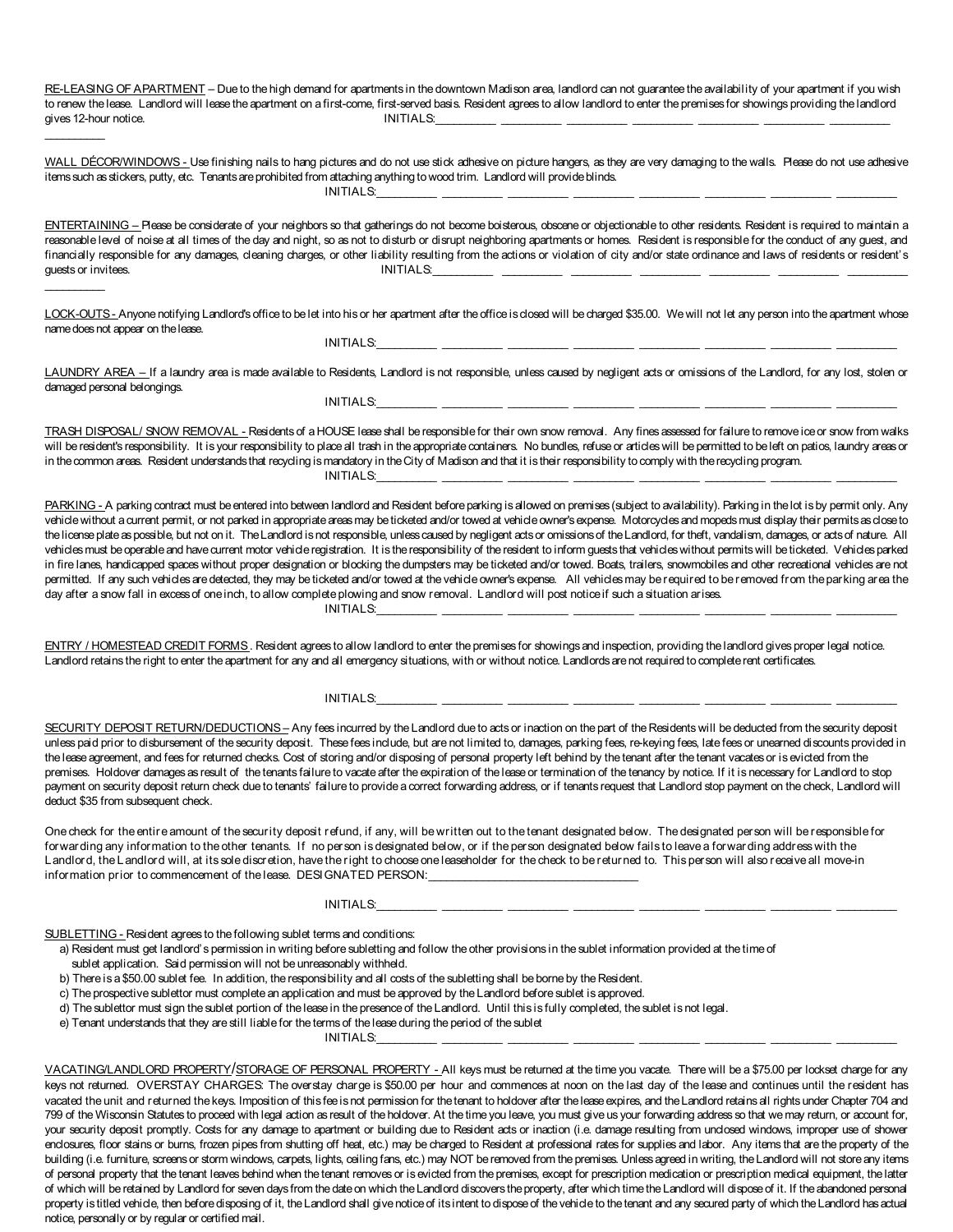# SRM Properties Management, LLC Addendum to Lease/ Pet Agreement

A ddress

Tenant agrees to pay: Total Pet Deposit \$ \_\_\_\_\_\_\_Total Monthly Pet Fee \$ 0.00 THESE FEES IN NO WAY RELIEVE RESIDENT OF THE RESPONSIBILITY FROM DAMAGES CAUSED BY THE PET. ANY PET DAMAGES WILL BE DEDUCTED FROM THE TENANTS PET DEPOSIT AND IF NEEDED SECURITY DEPOSIT.

| Pet description M ust Include the Following: |       |             |                 |  |  |
|----------------------------------------------|-------|-------------|-----------------|--|--|
| Pet #1 Type/Breed                            | Color | Size/Weight | Spayed/Neutered |  |  |
| Pet#2 Type/Breed                             | Color | Size/Weight | Spayed/Neutered |  |  |
| Additional Description (include pets' name)  |       |             |                 |  |  |

Tenant Agr ees to The Following Pet Policies:

- Tenant agrees that amaximum of the below stated number and type pet will occupy the apartment at the above named address.
- Tenant agrees that the pet will be kept insidethe apartment at ALL times, except when on a leash and accompanied by and under the control of the resident and will refrain from tying the animal outside the apartment or anywhere on the property grounds. The resident is responsiblefor all damages or cleanup which pet may cause.
- Resident agrees that if the pet becomes annoying, bothersome, or in any way a nuisanceto other residents or to the apartment operation, the resident will immediately, upon noticefrom Management, remove the pet from the premise.
- Tenant agrees that Landlord shall not be held responsiblefor the occurrence of harm or injury, escape or death of the pet.
- Tenant is responsiblefor any incident of damage of real or personal property or personal injury that results from

thetenants' pet. Tenant shall be responsiblefor any damagedoneby said pets to persons or property and shall immediately pay for such damages and hold Landlord harmless thereforefrom any claims

In the event tenant should become ill, hospitalized or otherwise unable to care for the pet:

Tenant has made arrangements with (Name) example are all the Phone to remove pet from the

premises within 24 hours. Tenant agrees to allow management to remove pet at its own discretion.

- Tenant understandsthat visiting pets, harboring any stray animals and or "pet sitting" are all prohibited.
- After tenant vacatesthe apartment, or before if needed, landlord will repair any damages to the apartment caused by thetenants' pet and chargetenant, either by billing tenant directly, or charging against the security deposit for repairs of any damages caused by tenants' pet. If the carpet, floor coverings, walls, doors, woodwork, etc.,aredamaged by pets they will be replaced or repaired and 100% of the cost will be recovered from thetenant. For carpet replacement, 10% of the carpet replacement cost will be credited against the chargeback for each year that has elapsed since carpet was installed to that unit.
- Permission to keep pet on property can be revoked at any timeand for any reason whatsoever, in which event, tenant agrees to promptly remove said pet from the premises.
- Failure to comply with any term of this agreement will be considered default under theterms of the lease and tenants' leasemay be terminated by Landlord.
- Management reserves the right to prohibit any type/breed of pet/animal.
- Pets will not be allowed at Clubhouse, swimming pool, other apartments, laundry rooms or offices.
- Dogs and cats must be house broken. No pet offspring are allowed.
- Owner hasthe right from timeto timeto make reasonable changes and additionsto the pet rules herin, if in writing and distributed to all residents who are permitted to have pets.
- These dog breeds will not be allowed Rottweiler, German Shepher d, Siber ian Husky, Malamute, Doberman Pincer, Pit Bull, Stafford **Terrier**

Property Variable Options If the box is mar ked/checked the provision applies to the addendum. Property Variable Options hold no less weight than any of the above stated policy.

| $\Box$ Tenant agrees to either be at home, remove the animal from the apartment, or have the pet restrained in an appropriate cage when<br>management advises the resident that service or repairs are scheduled to be performed within the apartment during the normal work |      |                                                                |                                                                                                                                           |  |
|------------------------------------------------------------------------------------------------------------------------------------------------------------------------------------------------------------------------------------------------------------------------------|------|----------------------------------------------------------------|-------------------------------------------------------------------------------------------------------------------------------------------|--|
| day, or when during the last 60 days of the lease term, an agent of the management provides 24 hour notice to show the apartment<br>to prospective residents during office hours.                                                                                            |      |                                                                |                                                                                                                                           |  |
| $\Box$ Management has set a limit of (2 ) Cats                                                                                                                                                                                                                               |      | pounds each. Any pet in excess of this amount will be refused. |                                                                                                                                           |  |
| □Management has set a limit of (1) Dog pounds each. Any pet in excess of this amount will be refused.                                                                                                                                                                        |      |                                                                |                                                                                                                                           |  |
| □ Upon execution of this pet agreement, resident will deliver to management a Veterinarian certification that states the animal has                                                                                                                                          |      |                                                                | been vaccinated and in the case of a cat been neutered/spayed and declawed. No puppies will be allowed. Tenant agrees to provide pet with |  |
| collar to be worn at all times containing a valid rabies tag bearing the owner's name, address, and telephone number.                                                                                                                                                        |      |                                                                |                                                                                                                                           |  |
|                                                                                                                                                                                                                                                                              |      | ***Two Pet Total Maximum***                                    |                                                                                                                                           |  |
| THE UNDERSIGNED HAVE READ AND UNDERSTAND THIS AGREEMENT AND AGREE TO ABIDE BY THE                                                                                                                                                                                            |      |                                                                |                                                                                                                                           |  |
| TERMSHEREOF.                                                                                                                                                                                                                                                                 |      |                                                                |                                                                                                                                           |  |
| Resident                                                                                                                                                                                                                                                                     | Date | Landlord                                                       | Date                                                                                                                                      |  |
|                                                                                                                                                                                                                                                                              | Date |                                                                |                                                                                                                                           |  |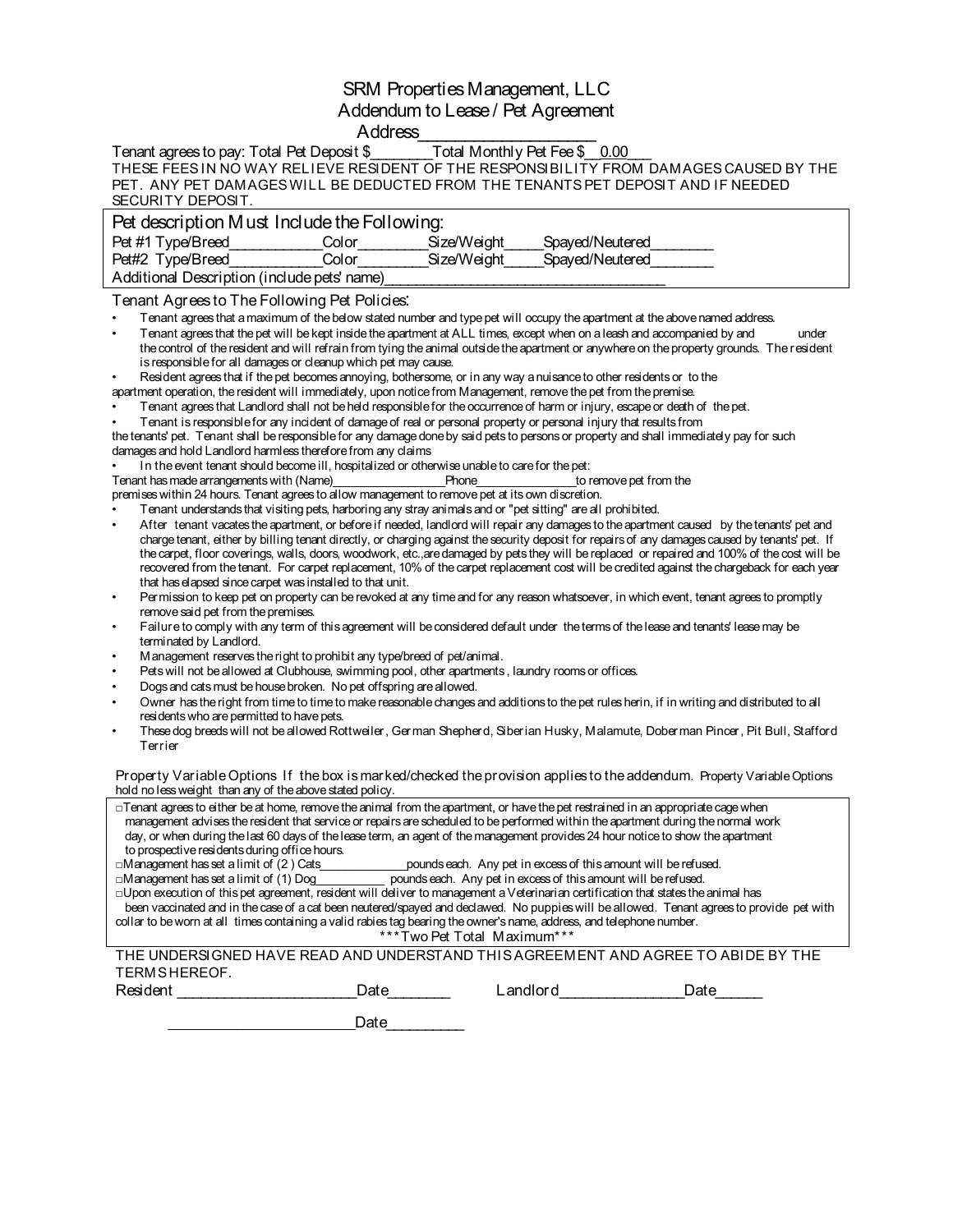# Disclosure of Information on Lead-Based Paint and Lead-Based Paint Hazards

Lead Warning Statement

Housing built before 1978 may contain lead-based paint. Lead from paint, paint chips, and dust can pose health hazards if not taken care of properly. Lead exposure is especially harmful to young children and pregnant women. Before renting pre-1978 housing, landlords must disclose the presence of known lead-based paint and lead based paint hazards in the dwelling. Tenants must also receive a Federally approved pamphlet on lead poisoning prevention.

- Lessor's Disclosure (Please initial)
	- (a) Presence of lead-based paint or lead-based paint hazards (check one below):

| Known lead-based paint and/or lead-based paint hazards are present in the<br>$\Box$ housing (explain). |
|--------------------------------------------------------------------------------------------------------|
|                                                                                                        |

Lessor has no knowledge of lead-based paint and/or lead-based paint hazards in the housing.

(b) Records and reports available to the lessor (check one below):

Lessor has provided the lessee with all available records and reports pertaining to lead-based paint and/or lead-based paint hazards in the housing (list documents below).

Lessor has no reports or records pertaining to lead-based paint and/or lead based paint hazards in the housing.

- Lessee's Acknowledgment (Please initial)
	- \_\_\_\_\_\_\_ (c) Lessee has received copies of all information listed above.
	- (d) Lessee has received the pamphlet *Protect Your Family from Lead in Your Home.*
- Agent 's Acknow ledgm ent (Please initial)
	- \_\_\_\_\_\_\_ (e) Agent has informed the lessor of the lessor's obligations under 42 U.S.C. 4852(d) and is aware of his/her responsibility to ensure compliance.

# Certification of Accuracy

The following parties have reviewed the information above and certify, to the best of their knowledge, that the information provided by the signatory is true and accurate.

| Lessor | Date | Lessee | Date |
|--------|------|--------|------|
| Lessee | Date | Lessee | Date |
| Lessee | Date | Agent  | Date |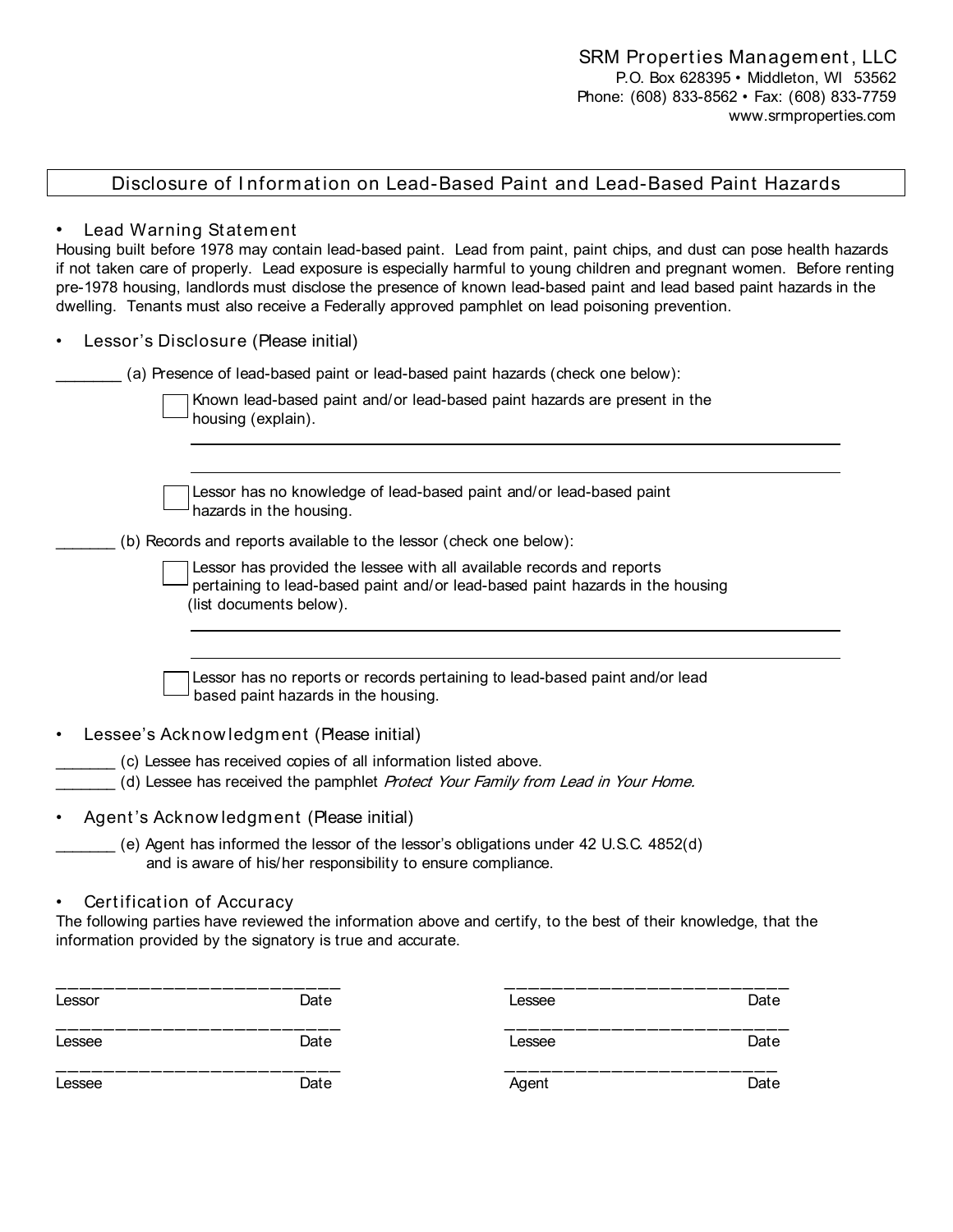SRM Properties Management, LLC Office (608) 833-8562 Fax (608) 255-0807 P.O. Box 628395 M iddleton, WI 53562-8395

# Guarantee of L easeAgr eement

I accept the responsibility for and guarantee payment of thefinancial obligations of **EXECUTE:** pursuant to the terms of the lease for rental of the apartment/house located at \_\_\_\_\_\_\_\_\_\_\_\_\_\_\_\_\_\_\_\_\_\_\_\_\_\_\_\_\_\_\_\_\_\_ Madison, WI, . I nformation of Guar antor \_\_\_\_\_\_\_\_\_\_\_\_\_\_\_\_\_\_\_\_\_\_\_\_\_\_\_\_ \_\_\_\_\_\_\_\_\_\_\_\_\_\_\_\_\_\_\_\_\_\_\_\_\_\_\_\_\_\_\_\_ Name Social Security Number (May be Left Blank)

\_\_\_\_\_\_\_\_\_\_\_\_\_\_\_\_\_\_\_\_\_\_\_\_\_\_\_\_ \_\_\_\_\_\_\_\_\_\_\_\_\_\_\_\_\_\_\_\_\_\_\_\_\_\_\_\_\_\_\_\_ Address **Area Code and Phone Number** 

\_\_\_\_\_\_\_\_\_\_\_\_\_\_\_\_\_\_\_\_\_\_\_\_\_\_\_\_ \_\_\_\_\_\_\_\_\_\_\_\_\_\_\_\_\_\_\_\_\_\_\_\_\_\_\_\_\_\_\_\_ City, State, Zip Code Email Address

This document is a permanent Addendum to the Lease.

GUARANTEE: In consideration of the Landlord' s Agreement to the Lease, the undersigned guarantees the payments of all amounts due under the lease and the performance of the COVENANTS by tenant.

| Signature of Guarantor                            | Date |        |
|---------------------------------------------------|------|--------|
| Subscribed and sworn before me:<br>This<br>day of | 20   |        |
| Signature of Notary Public                        |      | (seal) |
| My commission expires:                            |      |        |

Note: This document must be notarized.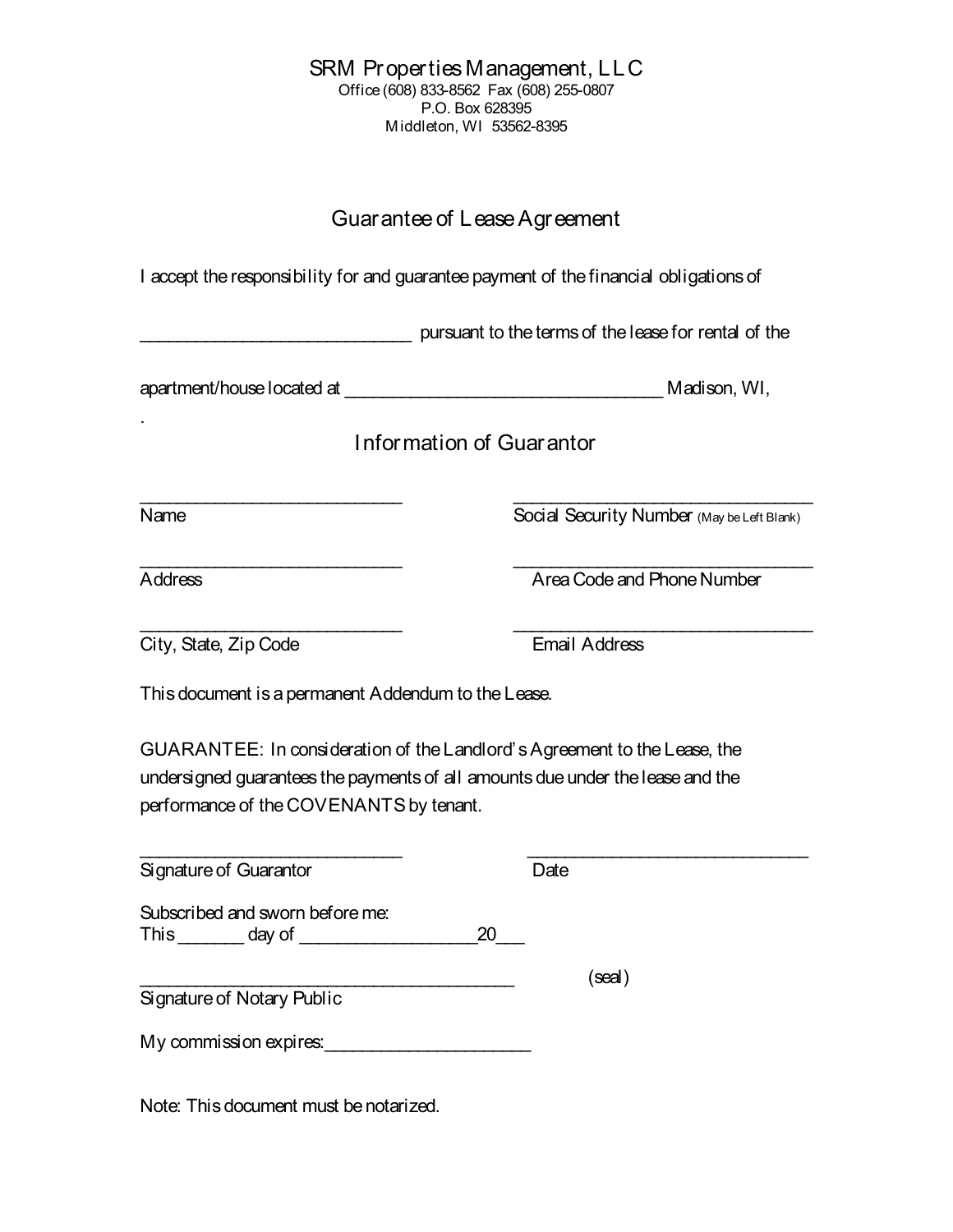

City of Madison Fire Department 314 W. Dayton St., Madison, WI 53703 3506 Phone: 608 266 4420 [ Fax: 608 267 <sup>1</sup>100 F **hail: fire@cityofmadison.com** 



# SMOKE ALARM REQUIREMENTS FOR OWNERS & TENANTS

Madison General Ordinance (MGO) 34.907 (3) Maintenance of Smoke Alarms establishes the following requirements for property owners and tenants relative to the maintenance of smoke alarms:

- 1) The owner of any res iden tial building s hall:
	- a) Install a smoke alarm with two (2) independent power sources consisting of a primary source that uses commercial light and power and a secondary source that consists of a non-rechargeable or rechargeable battery, OR
	- b) Install a smoke alarm which is powered by a non-replaceable, non-removable battery that is capable of powering the smoke alarm for a minimum of ten years .
	- c) Replace the battery for a s econdary power supply in all smoke alarms each time the lease is renewed or once each year, whichever time period is shorter, or as recommended by the manufacturer.
	- d) Replace non-operational, damaged, or missing smoke alarms with smoke alarms meeting the requirements of MGO 34.907 (2)(a).
	- e) Provide all tenants with the manufacturer's maintenance and testing instructions.
	- f) Upon each new lease and at least once every 12 months for every continuing tenant, provide tenants with fire safety educational materials as prescribed by the Fire Chief. Materials are available at www.madisonfire.org.
	- g) Upon each new lease and once every 12 months for every continuing tenant, complete and sign this document as prescribed in MGO 32.907(4).
- 2) The tenant shall be responsible for:
	- a) Maintaining and testing, in accordance with the manufacturer's instructions, smoke alarms that are within the dwelling unit during the term of the tenancy.
	- b) Notifying the owner in writing if a smoke alarm becomes inoperable. The owner shall have five da ys from receipt of such written notice to repair and replace the inoperable alarm(s). Any smoke alarms which are powered with standard batteries which are found to be inoperable shall be replaced by the owner with smoke alarms meeting the requirements of MGO 34.907 (2)(a).
	- c) Completing and signing this document as prescribed in MGO 32.06(4).
- 3) No person, including tenants or occupants, shall tamper with, remove, alter, damage or otherwise render any smoke alarm inoperable – MGO  $34.907(3)(e)$ .
- 4) Where smoke alarms powered solely by commercial light and power have been installed and maintained in accordance with this chapter, such smoke alarms shall continue to be used and maintained in accordance with the manufacturer's instructions.
- 5) No smoke alarm may remain in service for more than ten years unless the manufacturer specifies a different service life.

ANY PERSON WHO VIOLATES ANY PROVISION OF SEC. 34.907 SHALL BE SUBJECT TO MAXIMUM FORFEITURE OF \$187 FOR THE FIRST VIOLATION AS SPECIFIED IN SEC. 34.01(14)

NO DWELLING UNIT OR PREMISES MAY BE OCCUPIED, USED, OR RENTED WHICH DOES NOT COMPLY WITH THIS ORDINANCE.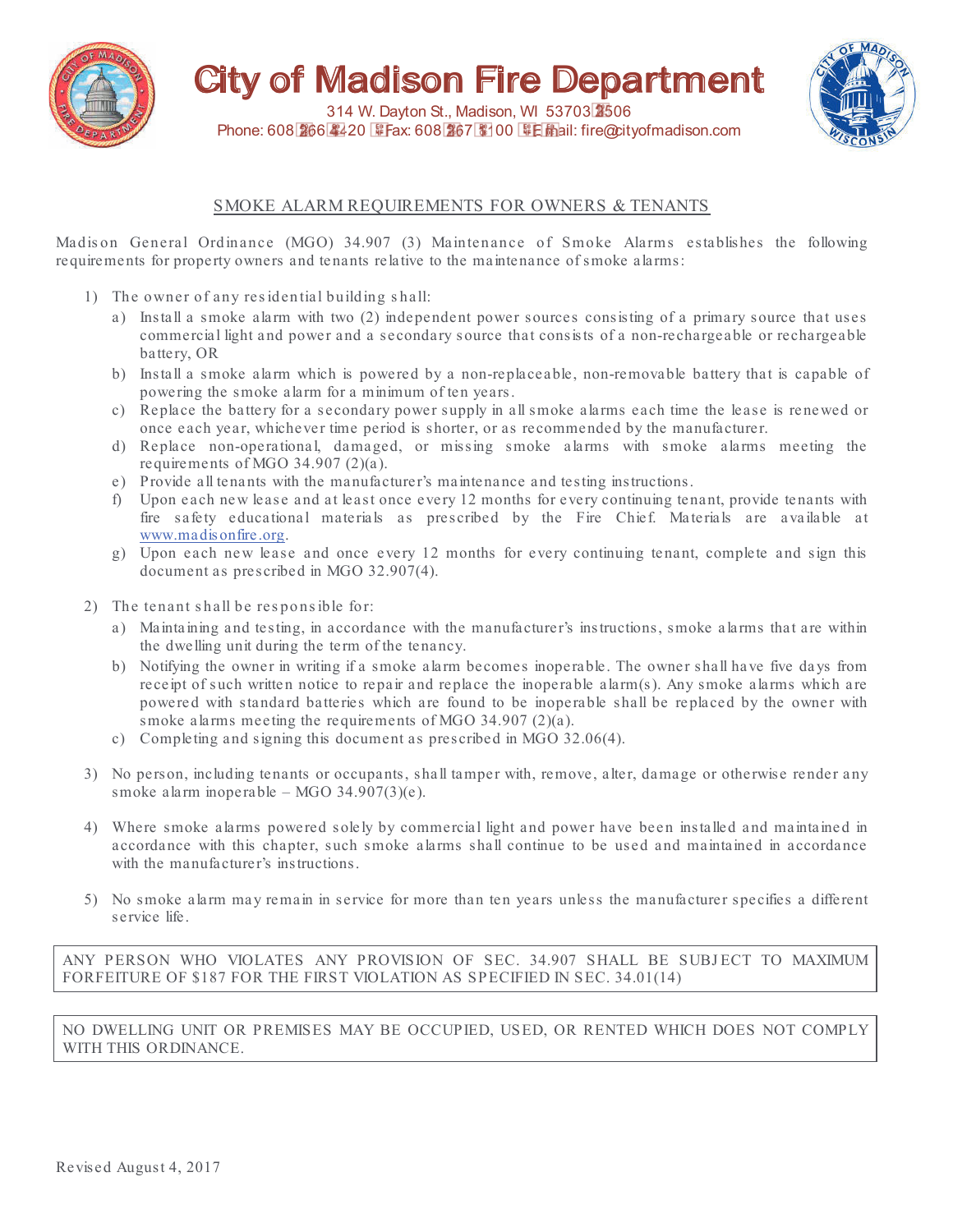# TENANT

By s igning this I state that I have read this document and understand:

- 1. That the required alarms are installed and operating in accordance with this section.
- 2. It is a violation to tamper with, remove, alter, damage or otherwise render any smoke alarm inoperable.
- 3. My responsibilities for the maintenance and testing of smoke alarms as outlined in MGO 34.42.
- 4. The penalties for rendering smoke alarms inoperable or otherwise affecting the performance of the alarm.

| $\overline{ }$<br>Tenant<br>Name: | __  | Address : |  |
|-----------------------------------|-----|-----------|--|
| $\sim$ $\cdot$<br>Signature:<br>~ | $-$ | Da te :   |  |

## **OWNER**

By s igning this I state that I have read this document and understand:

- 1. That the required alarms are installed and operating in accordance with this section.
- 2. It is a violation to tamper with, remove, alter, damage or otherwise render any smoke alarm inoperable.
- 3. My responsibilities for the installation of smoke alarms as outlined in MGO 34.42.
- 4. The penalties for rendering smoke alarms inoperable or otherwise affecting the performance of the alarm.

| $Q_{WDP}$<br>Name                | $-$ | $.10$ rec | __  |
|----------------------------------|-----|-----------|-----|
| $\sim$ $\cdot$<br>Signature<br>∽ |     | Date      | $-$ |

Questions concerning placement and maintenance of smoke alarms should be directed to the Fire Prevention Unit of the Madison Fire Department at (608) 266-4420.

#### SMOKE ALARMS S AVE LIVES!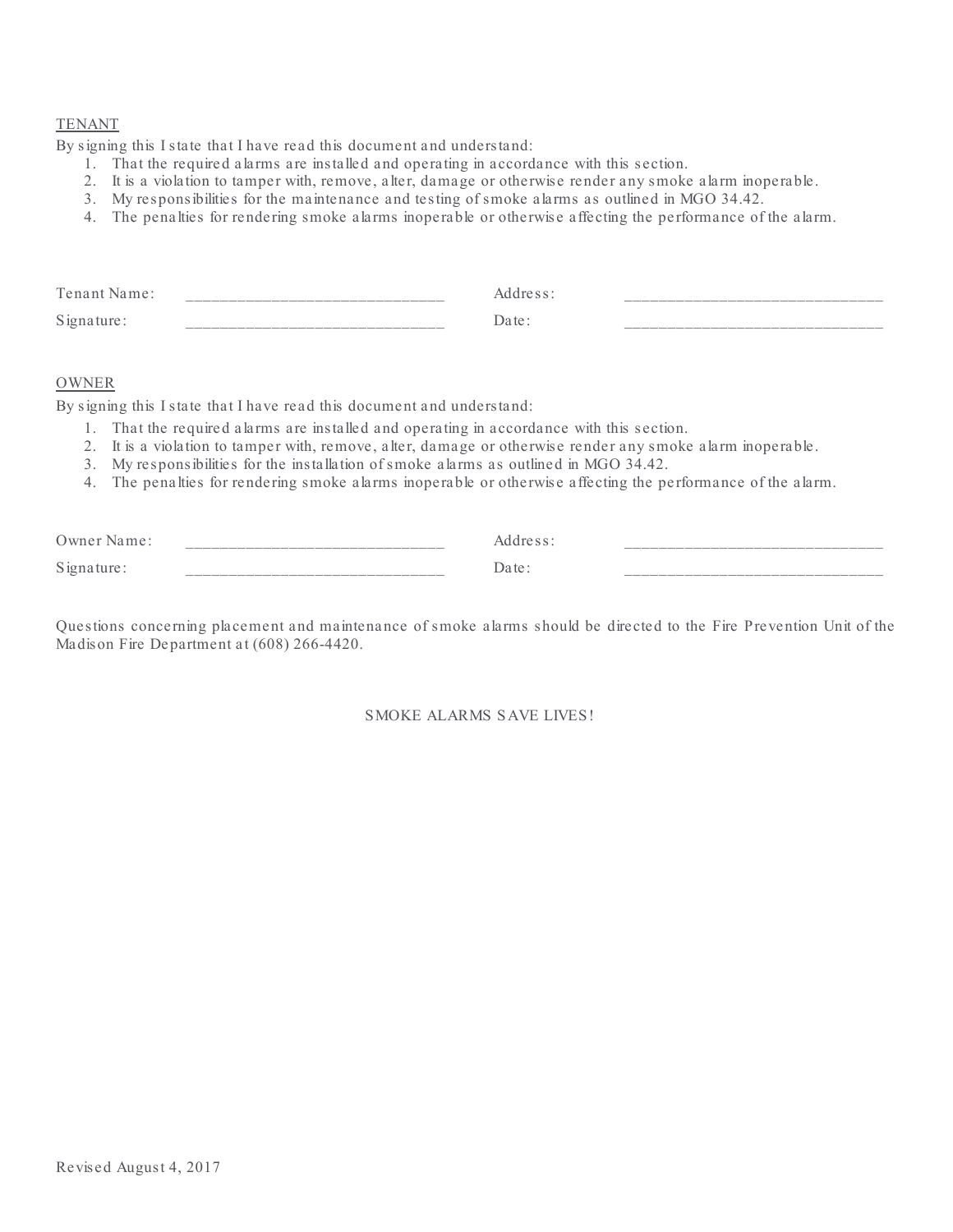# Simple Steps To Protect Your Family From Lead Hazards

#### If you think your home has high levels of lead:

- u Get your young children tested for lead, even if they seem healthy.
- u Wash children's hands, bottles, pacifiers, and toys often.
- u Make sure children eat healthy, low-fat foods.
- u Get your home checked for lead hazards.
- u Regularly clean floors, window sills, and other surfaces.
- u Wipe soil off shoes before entering house.
- u Talk to your landlord about fixing surfaces with peeling or chipping paint.
- u Take precautions to avoid exposure to lead dust when remodeling or renovating (call 1-800-424- LEAD for guidelines).
- u Don't use a belt-sander, propane torch, high temperature heat gun, scraper, or sandpaper on painted surfaces that may contain lead.
- u Don't try to remove lead-based paint yourself.

Recycled/Recyclable<br>Printed with u≘getable bil based inks bn iecycled baper<br>(minimum 50% postconsumer) process d lorine free.



# Protect Your Family From Lead In Your Home





United States Consumer Product Safety Commission



United States Department of Housing and Urban Development

# Are You Planning To Buy, Rent, or Renovate a Home Built Before 1978?

**M** any houses and apartments built before 1978 has paint that contains high levels of lead (called lead<br>pose serious health hazards if not taken care of properly. any houses and apartments built before 1978 have paint that contains high levels of lead (called leadbased paint). Lead from paint, chips, and dust can



OWNERS, BUYERS, and RENTERS are

encouraged to check for lead (see page 6) before renting, buying or renovating pre-1978 housing.

F<sup>i</sup> ederal law requires that individuals receive certain information before renting, buying, or renovating pre-1978 housing:



LANDLORDS have to disclose known information on lead-based paint and lead-based paint hazards before leases take effect. Leases must include a disclosure about lead-based paint.



SELLERS have to disclose known information on lead-based paint and lead-based paint hazards before selling a house. Sales contracts must include a disclosure about lead-based paint. Buyers have up to 10 days to check for lead.



RENOVATORS disturbing more than 2 square feet of painted surfaces have to give you this pamphlet before starting work.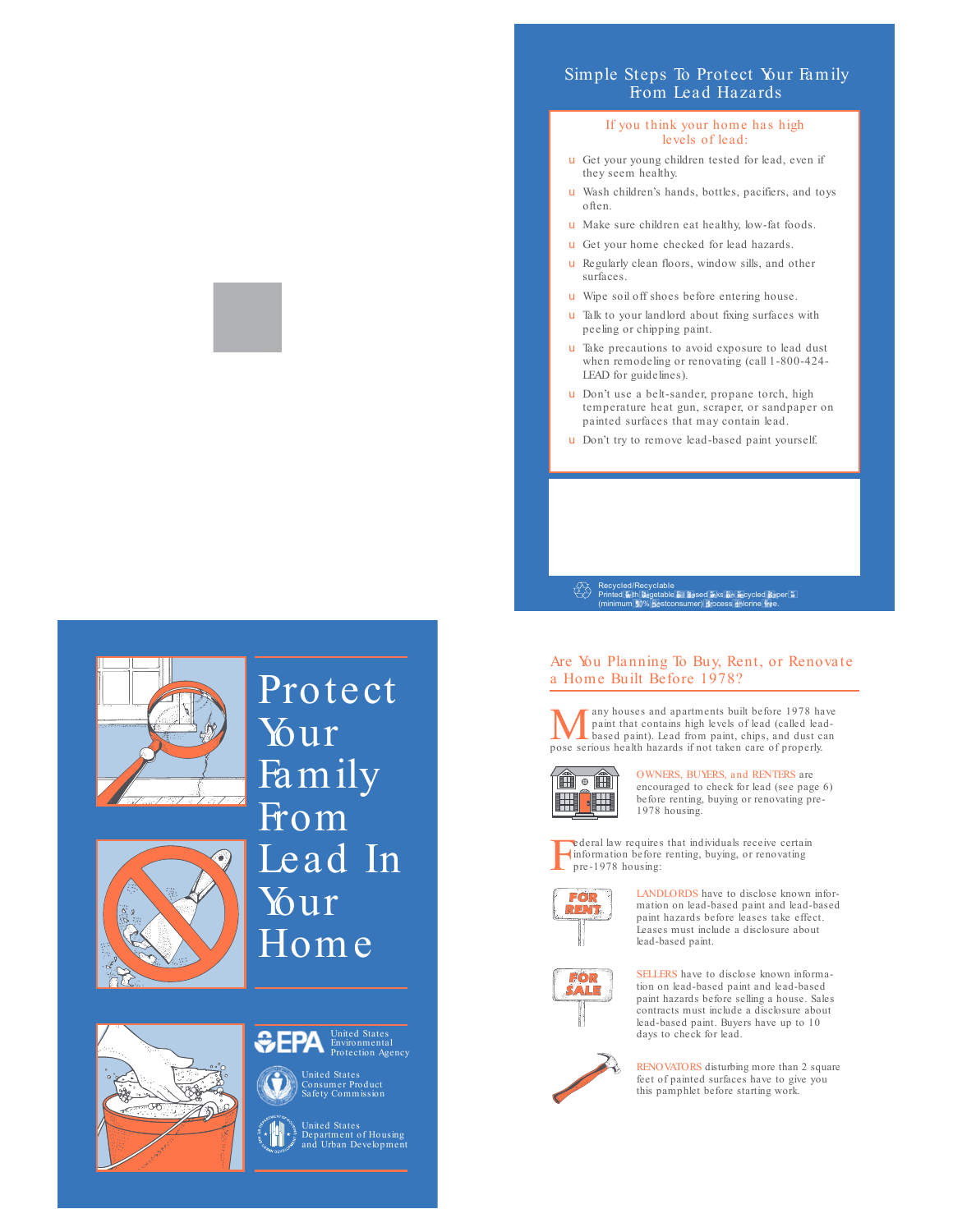# IMPORTANT!

# Lead From Paint, Dust, and Soil Can Be Dangerous If Not Managed Properly

- FACT: Lead exposure can harm young children and babies even before they are born.
- FACT: Even children who seem healthy can have high levels of lead in their bodies.
- FACT: People can get lead in their bodies by breathing or swallowing lead dust, or by eating soil or paint chips containing lead.
- FACT: People have many options for reducing lead hazards. In most cases, lead-based paint that is in good condition is not a hazard.
- FACT: Removing lead-based paint improperly can increase the danger to your family.

If you think your home might have lead hazards, read this pamphlet to learn some simple steps to protect your family.

#### Lead Gets in the Body in Many Ways

Childhood lea d poisoning rema ins a ma jor environmental health problem in the U.S.

Even children who appear healthy can have dangerous levels of lead in their bodies .

People can get lead in their body if they:

- u Breathe in lead dust (especially during renovations that disturb painted surfaces).
- u Put their hands or other objects
- covered with lead dust in their mouths. u Eat paint chips or soil that contains lead.

Lead is even more dangerous to children under the age of 6:

- u At this age children's brains and nervous systems are more sensitive to the damaging effects of lead.
- u Children's growing bodies absorb more lead.
- u Babies and young children often put their hands and other objects in their mouths. These objects can have lead dust on them.

Lead is also dangerous to women of childbearing age:

u Women with a high lead level in their system prior to pregnancy would expose a fetus to lead through the placenta during fetal development.



#### Lead's Effects

It is important to know that even exposure to low levels of lead can severely harm children.

In children, lead can cause:

- u Nervous system and kidney damage.
- u Learning disabilities, attention deficit disorder, and decreased intelligence.
- u Speech, language, and behavior problems.
- u Poor muscle coordination.

u Decreased muscle and bone growth.

u Hearing damage.

While low-lead exposure is most common, exposure to high levels of lead can have devastating effects on children, including seizures, unconsciousness, and, in some cases, death.

Although children are especially susceptible to lead exposure, lead can be dangerous for adults too.

- In adults, lead can cause:
- u Increased chance of illness during pregnancy.
- u Harm to a fetus, including brain damage or death.
- u Fertility problems (in men and women).
- u High blood pressure.
- u Digestive problems.
- u Nerve disorders.
- u Memory and concentration problems.
- u Muscle and joint pain.



Lead affects the body in many ways.

#### Where Lead-Based Paint Is Found

In general, the older your home, the more likely it has lea dba sed paint.

1 2

Many homes built before 1978 have leadbased paint. The federal government banned lead-based paint from housing in 1978. Some states stopped its use even earlier. Lead can be found:

- u In homes in the city, country, or suburbs.
- In apartments, single-family homes, and both private and public housing.
- u Inside and outside of the house.
- u In soil around a home. (Soil can pick up lead from exterior paint or other sources such as past use of leaded gas in cars.)

## Checking Your Family for Lead

children and has high levels of lea d.

To reduce your child's exposure to lead, get your child checked, have your home tested (especially if your home has paint in poor condition and was built before 1978), and fix any hazards you may have. Children's blood lead levels tend to increase rapidly from 6 to 12 months of age, and tend to peak at 18 to 24 months of age.

Consult your doctor for advice on testing your children. A simple blood test can detect high levels of lead. Blood tests are usually recommended for:

- u Children at ages 1 and 2.
- u Children or other family members who have been exposed to high levels of lead.
- u Children who should be tested under your state or local health screening plan.

Your doctor can explain what the test results mean and if more testing will be needed.

Get your

home tested if you think your home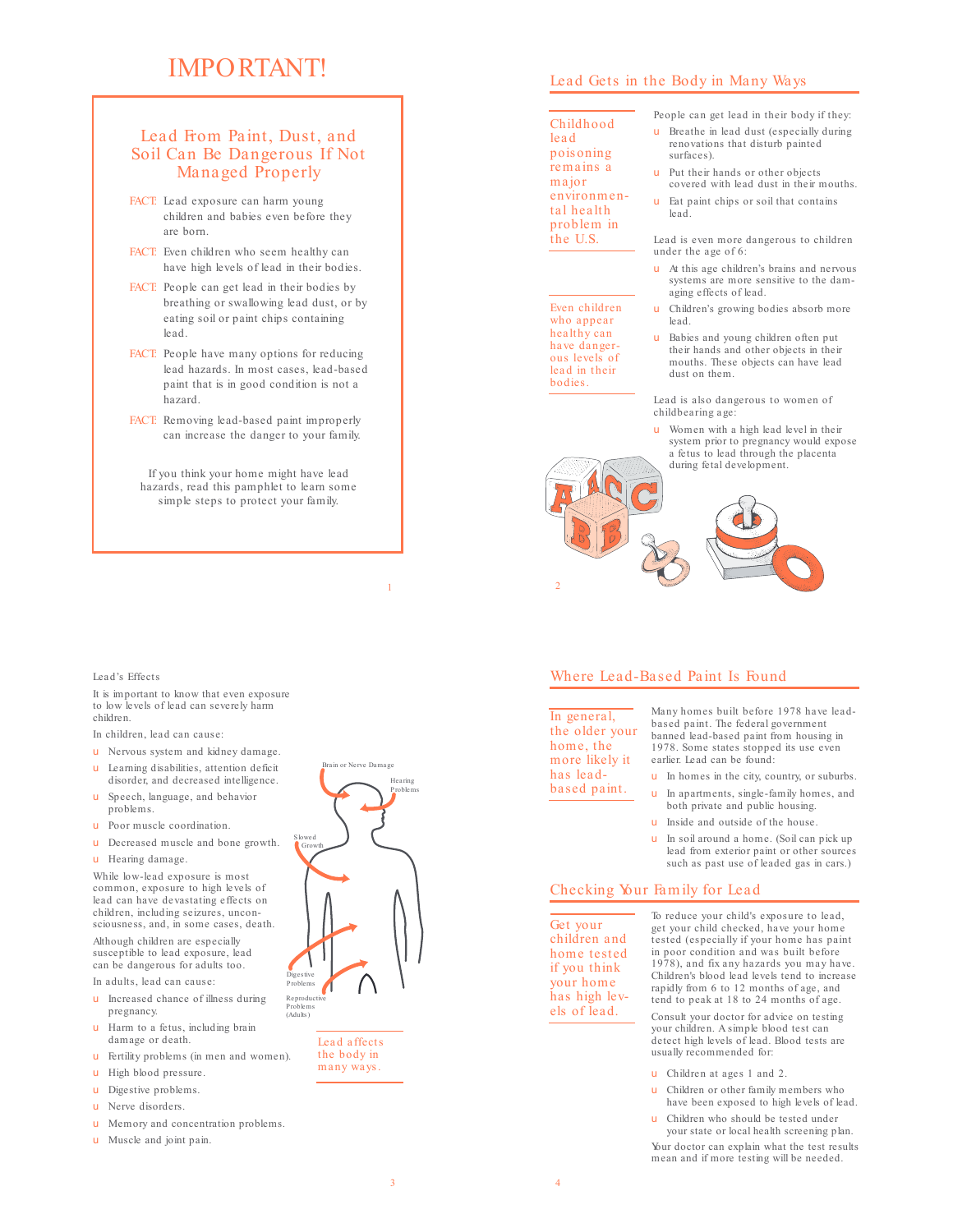### Identifying Lead Hazards

Lead-based paint is usually not a hazard if it is in good condition, and it is not on an impact or friction surface, like a window. It is defined by the federal government as paint with lead levels greater than or equal to 1.0 milligram per square centimeter, or more than 0.5% by weight.

Deteriorating lead-based paint (peeling, chipping, chalking, cracking or damaged) is a hazard and needs immediate attention. It may also be a hazard when found on surfaces that children can chew or that get a lot of wear-and-tear, such as:

- u Windows and window sills.
- u Doors and door frames.
- u Stairs, railings, banisters, and porches.

Lead dust can form when lead-based paint is scraped, sanded, or heated. Dust also forms when painted surfaces bump or rub together. Lead chips and dust can get on surfaces and objects that people touch. Settled lead dust can re-enter the air when people vacuum, sweep, or walk through it. The following two federal standards have been set for lead hazards in dust:

Lead from paint chips, which you can see, a nd lead dust, which you can't always see, can both be serious hazards.

- u 40 micrograms per square foot  $(\mu g/ft^2)$  and higher for floors, including carpeted floors.
- u 250  $\mu$ g/ft<sup>2</sup> and higher for interior window sills.

Lead in soil can be a hazard when children play in bare soil or when people bring soil into the house on their shoes. The following two federal standards have been set for lead hazards in residential soil:

- u 400 parts per million (ppm) and higher in play areas of bare soil. u 1,200 ppm (average) and higher in bare soil in the remainder of
- the yard.

The only way to find out if paint, dust and soil lead hazards exist is to test for them. The next page describes the most common methods used.  $5\qquad \qquad 6$ 

What You Can Do Now To Protect Your Family

If you suspect that your house has lead hazards, you can take some immediate steps to reduce your family's risk:

- u If you rent, notify your landlord of peeling or chipping paint.
- u Clean up paint chips immediately.
- u Clean floors, window frames, window sills, and other surfaces weekly. Use a mop or sponge with warm water and a general all-purpose cleaner or a cleaner made specifically for lead. REMEMBER: NEVER MIX AMMONIA AND BLEACH PRODUCTS TOGETHER SINCE THEY CAN FORM A DANGEROUS GAS.
- u Thoroughly rinse sponges and mop heads after cleaning dirty or dusty areas.
- u Wash children's hands often, especially before they eat and before nap time and bed time.
- u Keep play areas clean. Wash bottles, pacifiers, toys, and stuffed animals regularly.
- u Keep children from chewing window sills or other painted surfaces.
- u Clean or remove shoes before entering your home to avoid tracking in lead from soil.
- u Make sure children eat nutritious, low-fat meals high in iron and calcium, such as spinach and dairy products. Children with good diets absorb less lead.







#### Checking Your Home for Lead

Just knowing that a home has lea dba sed paint ma y not tell you if there is a haza rd.



You can get your home tested for lead in several different ways:

- u A paint inspection tells you whether your home has lead-based paint and where it is located. It won't tell you whether or not your home currently has lead hazards.
- u A risk assessment tells you if your home currently has any lead hazards from lead in paint, dust, or soil. It also tells you what actions to take to address any hazards.
- u A combination risk assessment and inspection tells you if your home has any lead hazards and if your home has any lead-based paint, and where the lead-based paint is located.

Hire a trained and certified testing professional who will use a range of reliable methods when testing your home.

- u Visual inspection of paint condition and location.
- u A portable x-ray fluorescence (XRF) machine.
- Lab tests of paint, dust, and soil samples.

There are state and federal programs in place to ensure that testing is done safely, reliably, and effectively. Contact your state or local agency (see bottom of page 11) for more information, or call 1-800-424-LEAD (5323) for a list of contacts in your area.

Home test kits for lead are available, but may not always be accurate. Consumers should not rely on these kits before doing renovations or to assure safety.

# Reducing Lead Hazards In The Home

nutrition:

Removing lea d improperly can increase the hazard to your fa mily by spreading even more lead dust around the house.

Always use a professional who is trained to remove lead hazards safely.



by taking actions such as repairing damaged painted surfaces and planting grass to cover soil with high lead levels. These actions (called nterim controls ) are not permanent solutions and will need ongo-

ing attention.

u To permanently remove lead hazards, you should hire a certified lead abatement contractor. Abatement (or permanent hazard elimination) methods include removing, sealing, or enclosing lead-based paint with special materials. Just painting over the hazard with regular paint is not permanent removal.

In addition to day-to-day cleaning and good

u You can temporarily reduce lead hazards

Always hire a person with special training for correcting lead problems someone who knows how to do this work safely and has the proper equipment to clean up thoroughly. Certified contractors will employ qualified workers and follow strict safety rules as set by their state or by the federal government.

Once the work is completed, dust cleanup activities must be repeated until testing indicates that lead dust levels are below the following:

- u 40 micrograms per square foot  $(\mu g / \text{ft}^2)$ for floors, including carpeted floors;
- u 250 µg/ft2 for interior windows sills; and
- u 400 µg/ft2 for window troughs.

Call your state or local agency (see bottom of page 11) for help in locating certified professionals in your area and to see if .<br>financial assistance is available.

7

8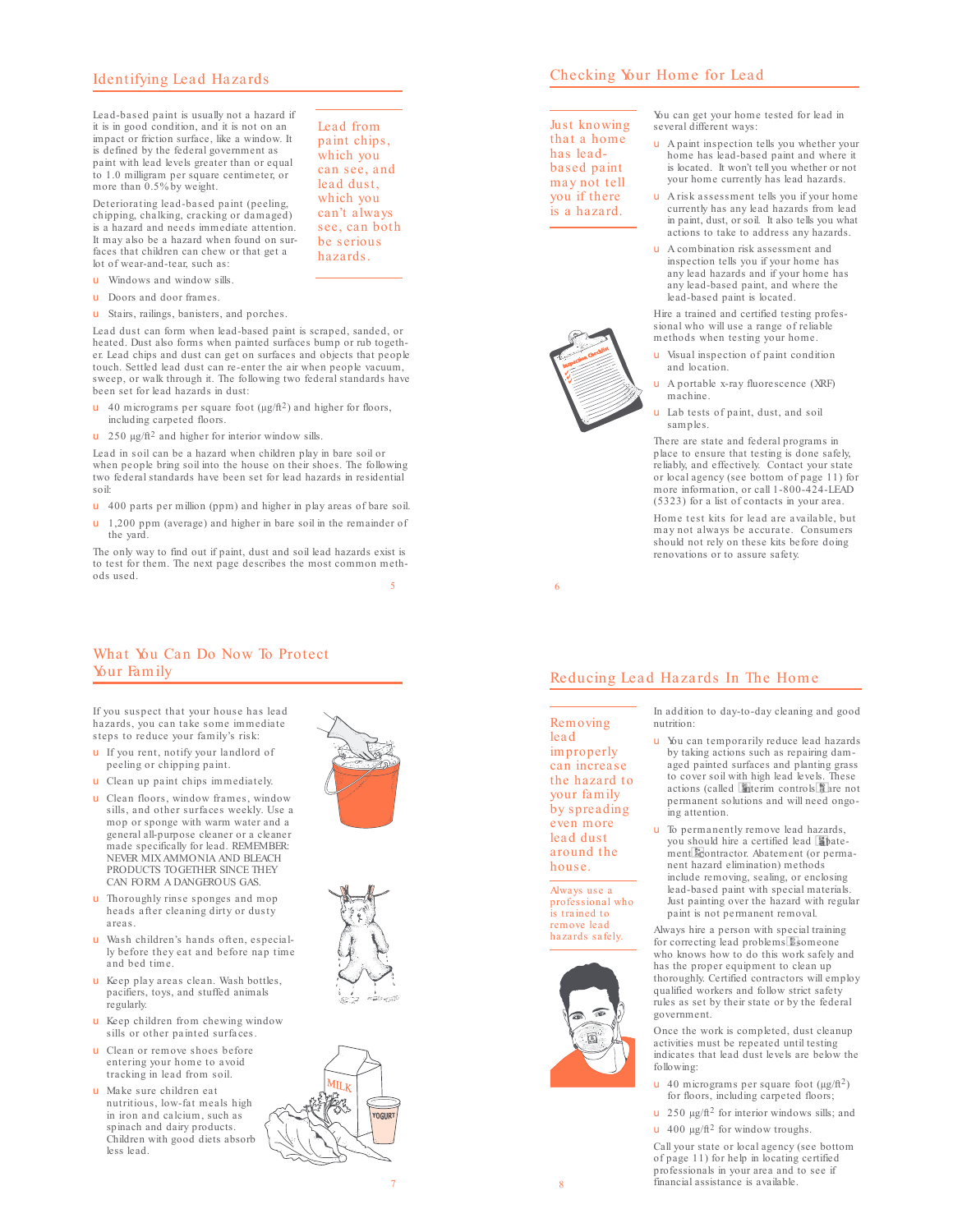## Remodeling or Renovating a Home With Lead-Based Paint

Take precautions before your contractor or you begin remodeling or renovating anything that disturbs painted surfaces (such as scraping off paint or tearing out walls):

- u Have the area tested for lead-based paint .
- u Do not use a belt-sander, propa ne torch, high tempera ture heat gun, dry scra per, or dry sandpaper to remove lead-based paint. These actions create large amounts of lead dust and fumes. Lead dust can remain in your home long after the work is done.
- u Tem porarily m ove your fam ily (especially children and pregnant women) out of the apartment or house until the work is done and the area is properly cleaned. If you can't move your family, at least completely seal off the work area.
- u Follow other safety measures to reduce lead hazards. You can find out about other safety measures by calling 1-800-424-LEAD. Ask for the brochure Reducing Lead Hazards When Remodeling Your Home. **This brochure** explains what to do before, during, and after renovations.

If you have already completed renovations or remodeling that could have released lead-based paint or dust, get your young children tested and follow the steps outlined on page 7 of this brochure.



If not conducted properly, certain types of renova tions can release lea d from paint and dust into the a ir.



9

# For More Informa tion

The National Lead Information Center Call 1-800-424-LEAD (424-5323) to learn how to protect children from lead poisoning and for other information on lead hazards. To access lead information via the web, visit www.epa.gov/lead and www.hud.gov/offices/lead/.

EPA's Sa fe Drinking Water Hotline Call 1-800-426-4791 for information about

lead in drinking water. Consum er Product Safet y

Com mission (CPSC) Hotline

To request information on lead in consumer products, or to report an unsafe consumer product or a product-related injury call 1-800-638- 2772, or visit CPSC's Web site at: www.cpsc.gov.



For the hearing impaired, call the Federal Information Relay Service at 1-800-877-8339 to access any of the phone numbers in this brochure.

# Other Sources of Lead



While paint, dust, and soil are the most common sources of lead, ot her lea d sources also exist.





10

u Drinking water. Your home might have plumbing with lead or lead solder. Call your local health department or water supplier to find out about testing your water. You cannot see, smell, or taste lead, and boiling your water will not get rid of lead. If you think your plumbing might have lead in it:

- Use only cold water for drinking and cooking.
- $\frac{8}{18}$  Run water for 15 to 30 seconds before drinking it, especially if you have not used your water for a few hours.
- u The job. If you work with lead, you could bring it home on your hands or clothes. Shower and change clothes before coming home. Launder your work clothes separately from the rest of your family's clothes.
- u Old painted toys and furniture.
- u Food and liquids stored in lead crystal or lead-glazed pottery or porcelain.
- u Lead smelters or other industries that release lead into the air.
- u Hobbies that use lead, such as making pottery or stained glass, or refinishing furniture.
- u Folk remedies that contain lead, such as greta <sup>g</sup>and azarcon <sup>3</sup> sed to treat an upset stomach.

# EPA Regional Offices

Your Regional EPA Office can provide further information regarding regulations and lead protection programs.

EPA Regional Offices Region 1 (Connecticut, Massachusetts, Maine, New Hampshire, Rhode Island, Vermont)

Regional Lead Contact U.S. EPA Region 1 Suite 1100 (CPT) One Congress Street Boston, MA 02114-2023 1 (888) 372-7341

Region 2 (New Jersey, New York, Puerto Rico, Virgin Islands) Regional Lead Contact U.S. EPA Region 2 2890 Woodbridge Avenue Building 209, Mail Stop 225 Edison, NJ 08837-3679 (732) 321-6671

Region 3 (Delaware, Maryland, Pennsylvania, Virginia, Washington DC, West Virginia) Regional Lead Contact U.S. EPA Region 3 (3WC33) 1650 Arch Street Philadelphia, PA 19103 (215) 814-5000

Region 4 (Alabama, Florida, Georgia, Kentucky, Mississippi, North Carolina, South Carolina, Tennessee) Regional Lead Contact U.S. EPA Region 4 61 Forsyth Street, SW Atlanta, GA 30303 (404) 562-8998

Region 5 (Illinois, Indiana, Michigan, Minnesota, Ohio, Wisconsin) Regional Lead Contact U.S. EPA Region 5 (DT-8J) 77 West Jackson Boulevard Chicago, IL 60604-3666 (312) 886-6003

Region 6 (Arkansas, Louisiana, New Mexico, Oklahoma, Texas) Regional Lead Contact U.S. EPA Region 6 1445 Ross Avenue, 12th Floor Dallas, TX 75202-2733 (214) 665-7577

Region 7 (Iowa, Kansas, Missouri, Nebraska)

Regional Lead Contact U.S. EPA Region 7 (ARTD-RALI) 901 N. 5th Street Kansas City, KS 66101 (913) 551-7020

Region 8 (Colorado, Montana, North Dakota, South Dakota, Utah, Wyoming) Regional Lead Contact U.S. EPA Region 8 999 18th Street, Suite 500 Denver, CO 80202-2466 (303) 312-6021

Region 9 (Arizona, California, Hawaii, Nevada) Regional Lead Contact U.S. Region 9 75 Hawthorne Street San Francisco, CA 94105 (415) 947-4164

Region 10 (Alaska, Idaho, Oregon, Washington) Regional Lead Contact<br>U.S. EPA Region 10<br>Toxics Section WCM-128<br>1200 Sixth Avenue<br>Seattle, WA 98101-1128<br>(206) 553-1985

地理技